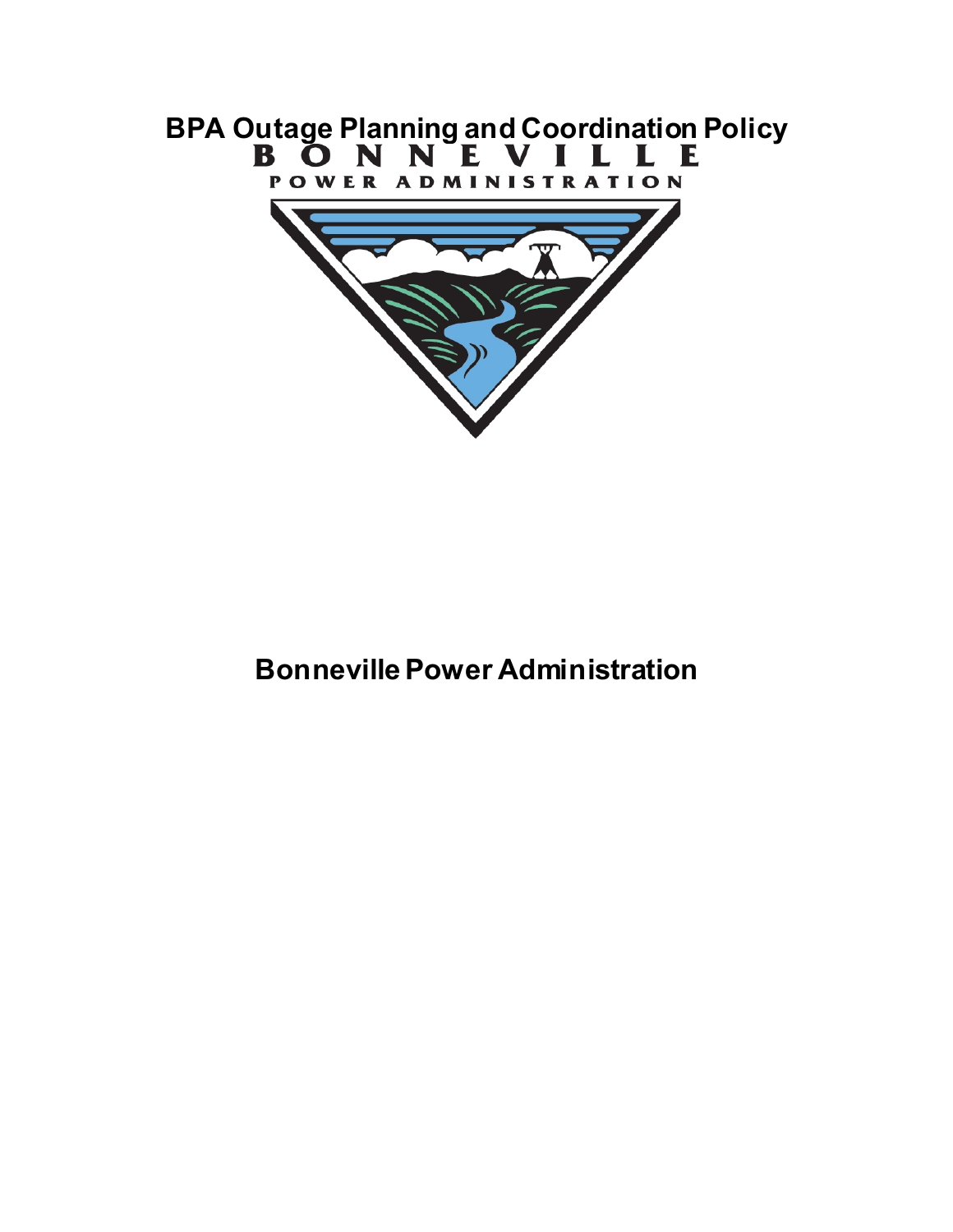# **Table of Contents**

| 5.1                                                                                       |
|-------------------------------------------------------------------------------------------|
| 5.2                                                                                       |
| Section 6:                                                                                |
| 6.1                                                                                       |
| 6.2                                                                                       |
| 6.3                                                                                       |
|                                                                                           |
| 7.1                                                                                       |
| 7.2                                                                                       |
| 7.3                                                                                       |
| 7.4                                                                                       |
| 7.5                                                                                       |
| 7.6                                                                                       |
|                                                                                           |
|                                                                                           |
|                                                                                           |
|                                                                                           |
| Appendix 2 – Equipment List (Long-Range, Mid-Range and Short-Range Equipment) 24          |
| Appendix 3 - Considerations in requesting outages in the Equipment List (Long-Range, Mid- |
| Appendix 4 - Map of NW Constrained Paths (Major Interties/Flowgates) 31                   |
|                                                                                           |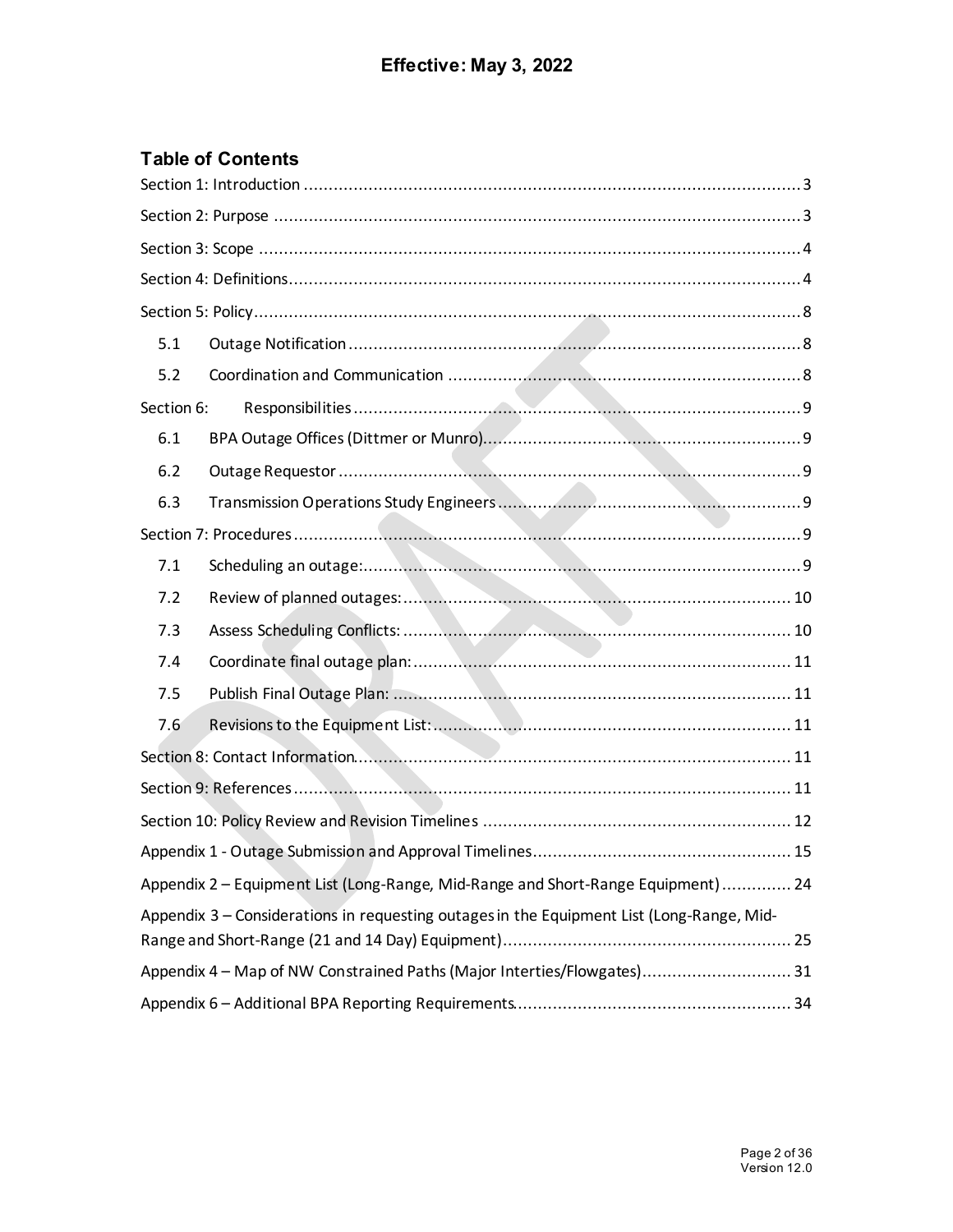#### <span id="page-2-0"></span>**Section 1: Introduction**

This document serves as the official BPA Outage Planning and Coordination Policy. The Outage Coordination Process is intended to comply with NERC Reliability Standards, the Reliability Coordinator's (RC) Outage Coordination Process, CAISO's Outage Management Business Practice Manual, and BPA's EIM Tariff. The BPA Outage Planning and Coordination Policy describes the coordination responsibilities of BPA, adjacent facilities, shared facilities, neighboring entities, and other entities within the BPA Balancing Authority (BA) and Transmission Operator (TOP) areas.

#### <span id="page-2-1"></span>**Section 2: Purpose**

The purpose of the BPA Outage Planning and Coordination Policy document is to:

- 1. Provide a process for coordination of transmission and generation outages within the BPA TOP and BA areas or impacting the reliability of the Bulk Electric System (BES) within the BPA TOP/BA areas;
- 2. Define equipment under jurisdiction of other TOPs and BAs impacting the reliability of the Bulk Electric System (BES) within the BPA TOP/BA areas;
- 3. Describe the applicable roles and responsibilities of each entity;
- 4. Provide a mechanism to facilitate compliance with NERC Reliability Standards IRO-010, TOP-003, TOP-001, TOP-002 and IRO-017, or their successors;
- 5. Minimize outage conditions where schedule curtailments, generation redispatch, and load management actions are likely to occur on the system under BPA jurisdiction and the BES under jurisdiction of other BA/TOPs;
- 6. Minimize late-term cancellation of scheduled outages; and
- 7. Provide a mechanism to meet CAISO's Outage Management Business Practice Manual and BPA's EIM Tariff.

Proposed transmission and generation outages that may impact the BES must be planned and coordinated among BAs and TOPs and reported to their RCs. This includes any non-BES equipment that may affect the reliability of interconnected operations for the region.

This document provides technical requirements and criteria for BPA transmission operations, maintenance, engineering, hydro operations, customers, and construction staff related to the submission of transmission and generation outages. This document provides requirements for coordination of outages on equipment both inside and outside of BPA's TOP/BA areas.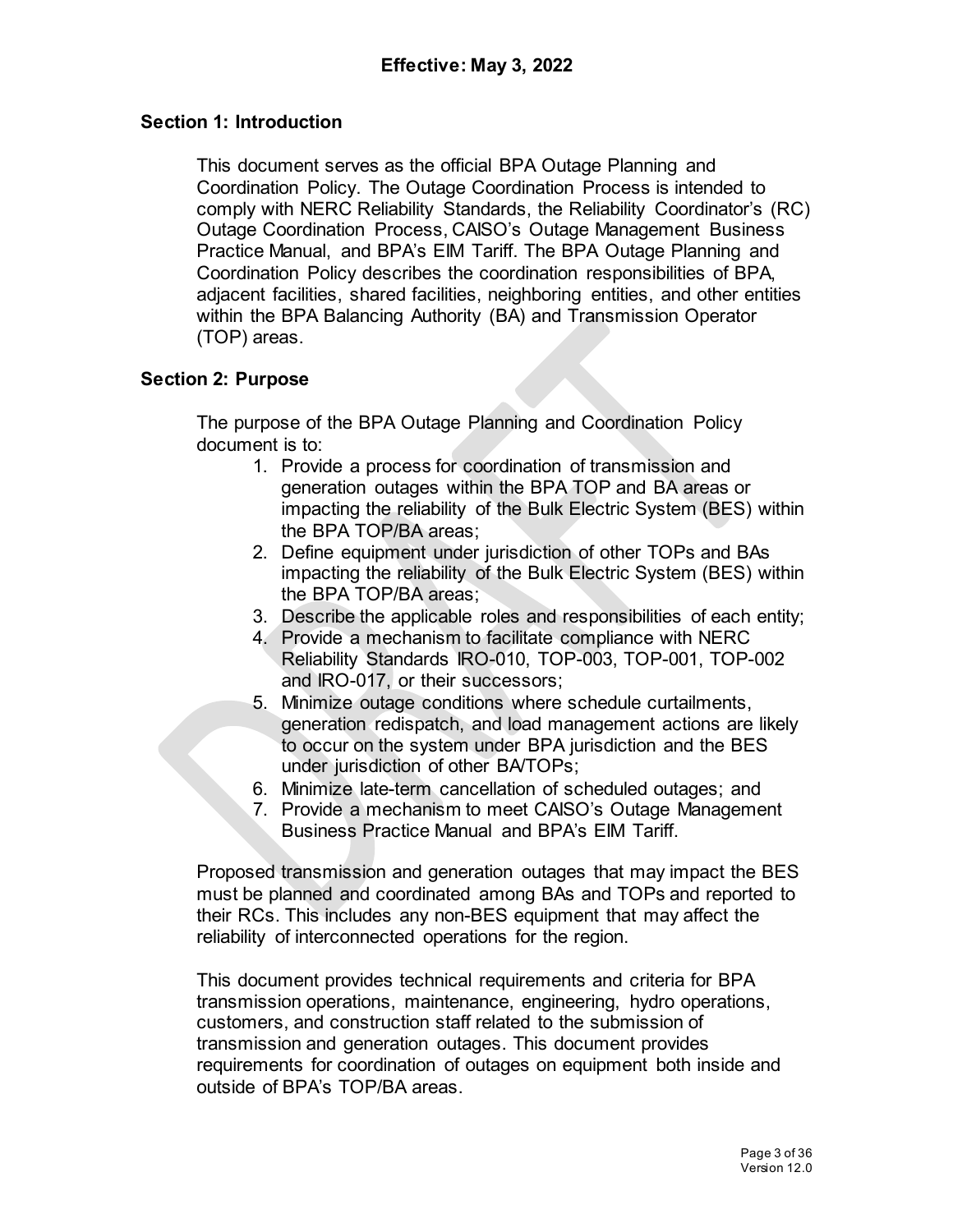#### <span id="page-3-0"></span>**Section 3: Scope**

This policy addresses the roles, methods and procedures that inform BPA Outage Dispatchers of the equipment outages needed to support planned maintenance and construction as well as urgent and emergency work on the power system.

This policy addresses needs for information relating to equipment that impacts the BES and when taken out of service, by itself or in conjunction with other equipment, will require inclusion in a study. This information is conveyed to and utilized by Operations Planning and Real-Time Study Engineers for modeling of the transmission system. This policy also includes requirements to meet CAISO's Outage Management Business Practice Manual and BPA's EIM Tariff.

Equipment covered in this policy is required either as defined BES equipment or as defined in CAISO's Outage Management Business Practice Manual and BPA's EIM Tariff.

This policy does not supersede BPA's Accident Prevention Manual or BPA's Contractor: Clearance, Hold Order, and Work Permit Procedure.

#### <span id="page-3-1"></span>**Section 4: Definitions**

Advisory Notice of Operating Plan – Generation restrictions resulting from a specific equipment outage.

Bulk Electrical System (BES) – BES transmission and/or generation equipment/facilities (as defined by NERC).

BES transmission/generation Facilities (as defined in the RC's process) include:

- 1. BES Out of service (outages)
- 2. Derates (or changes to defined  $SOL$ <sup>[1](#page-3-2)</sup>
- 3. BES/non-BES necessary for voltage control
- 4. BES Remedial Action Scheme (RAS), non-RAS automatic schemes, or protection systems when functionality is affected (i.e., when normal fault clearing zones are impacted) or Contingency definitions are impacted
- 5. BES generating unit Automatic Voltage Regulators (AVR), BES Power System Stabilizers (PSS) or BES alternative voltage controlling device[2](#page-3-3)

<span id="page-3-2"></span> <sup>1</sup> Derates may also be referred to as outages. Both derates and outages are considered "requests" to perform work.

<span id="page-3-3"></span><sup>&</sup>lt;sup>2</sup> AVR and PSS equipment outages are generally communicated real-time.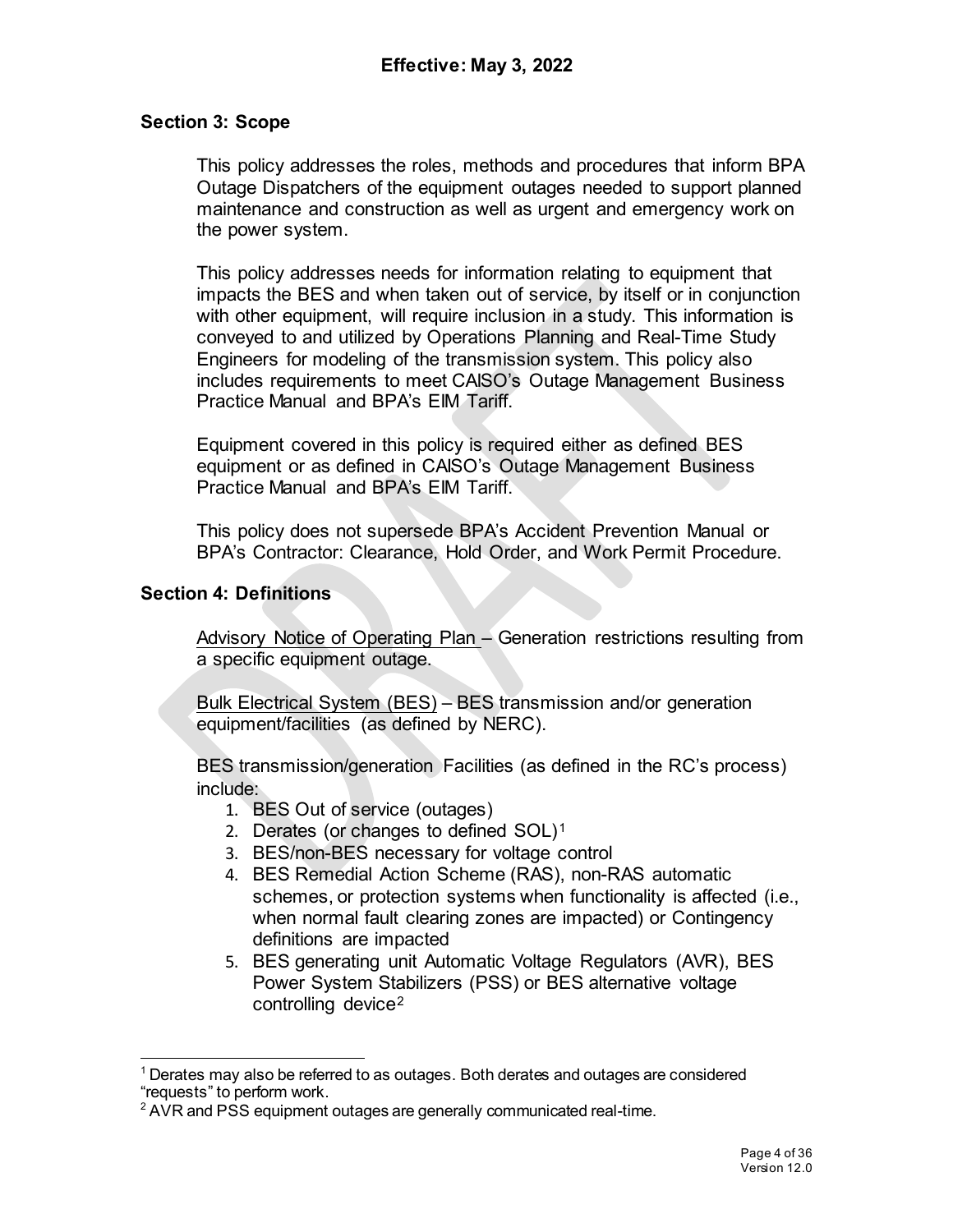- 6. Non-BES transmission or generation Facilities or equipment that is identified by the RC, TOP or BA as having an impact on the reliability of the BES
- 7. Path or Facility TTC limits if part of an operating plan

Conflict Resolution – Outages can have conflicts independent of other outages, or they can have conflicts with other outages on the system. Any outage (excluding Forced) may not proceed without an Operating Plan that addresses the reliability conflict.

Conflict Resolution Process – The RC uses a first-come, first-served model for conflict resolution. If agreement cannot be reached between TOPs and BAs, the first requesting entity in the Proposed or Confirmed state in WebOMS (Received/Under Review or Approved in iTOA) has priority.

Constrained Path – An intertie or flowgate (a line or group of lines and/or transformers) on which power flow is monitored to ensure reliable operation of the transmission system.

Day – 00:01 – 24:00 Pacific Prevailing Time (PPT).

Energy Management System (EMS) – A suite of computer applications used by operators of electric utility grids to monitor, control, and optimize the performance of the generation and transmission system.

Equipment List- This refers to equipment included in Appendix 2 of this policy. Equipment included in Appendix 2 may impact the BES when taken out of service, by itself or in conjunction with other equipment, or may be required for reliability or market purposes.

Facility Operator- Entity with jurisdiction and physical control over the equipment who is capable of taking the equipment out of service.

Flowgates - A line or group of lines and/or transformers on which power flow is monitored to ensure reliable operation of the transmission system.

Interties  $- A$  system of transmission lines permitting a flow of energy between major power systems.

iTOA – BPA's Outage Management System used to request and process outages.

Off-peak Hours – Hours between 2200 PPT and 0600 PPT and all hours on Sundays and holidays.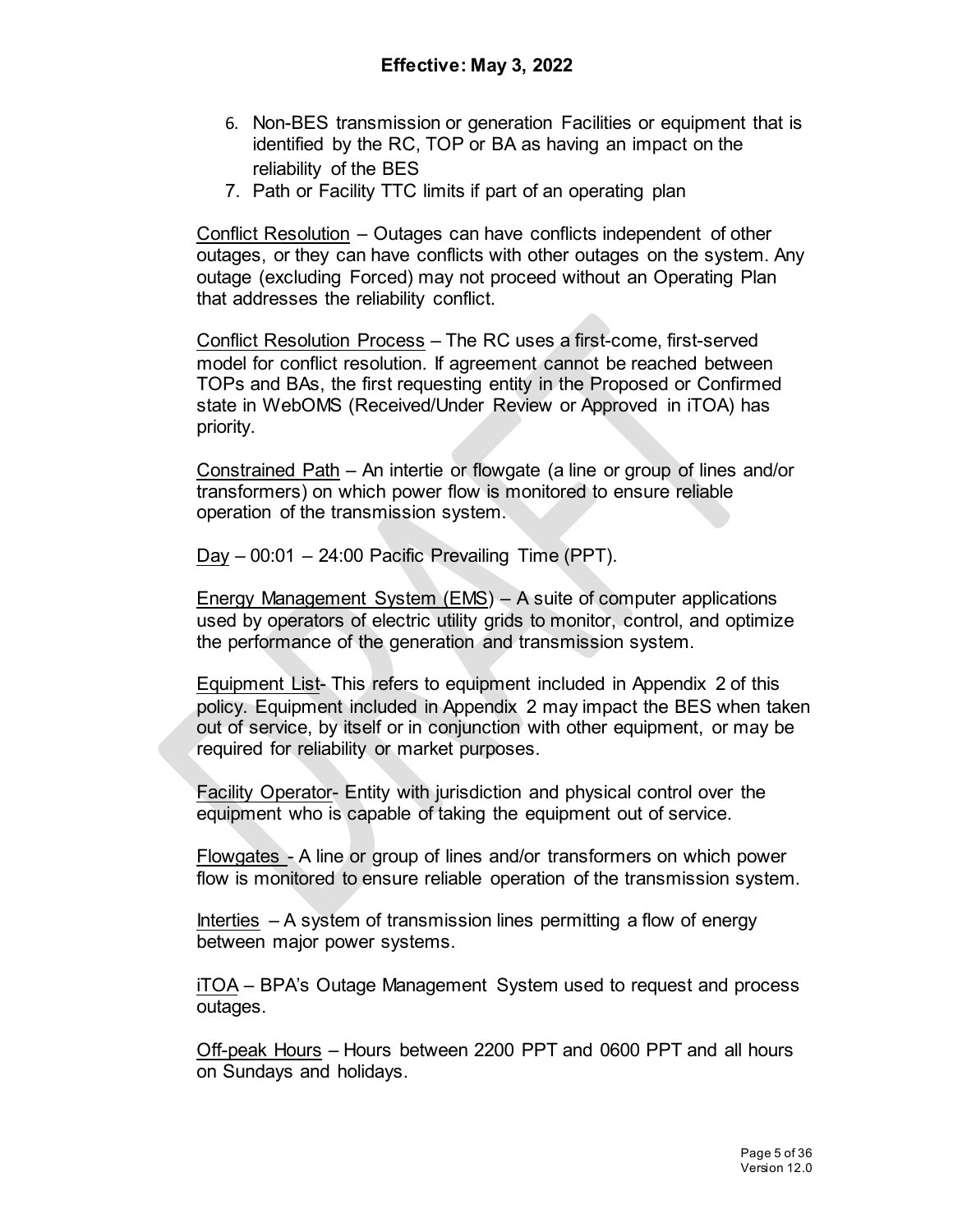Operational Planning Analysis (OPA) Lockdown – The OPA Lock-down time is 5 a.m. PPT, one business day prior to the start date of the outage.

Outage Process Participants – All Facility Operators responsible for operating the BES within their jurisdiction.

Outage Request – An application for a period of time when equipment (normally in service) is to be taken out of service.

Outage Types –

*Planned Outage* – Non-automatic facility/equipment outage, with advance notice, for the purpose of maintenance, construction (including energizing and testing new facilities), inspection, testing or other planned activities.

One-at-a-Time (OAT) Outages – A subset of Planned outages that are available for use by the BA/TOP. The purpose of the OAT is for the BA/TOP to be able to perform work on numerous elements of similar Facilities/equipment at a single station without having to maintain the required Outage Requests that would normally be associated with each element.

- 1. Generation OAT Requests: Individual unit outages taken sequentially at a single generating Facility where the individual units have similar operating characteristics and are connected at the same kV level.
- 2. Transmission OAT Requests: Created to provide real-time situational awareness for activity at a single station. Transmission OAT outages are restricted to non-BES transmission equipment that is not sent to the RC.

*Operational Outage* – Transmission facility/equipment that is removed from service in the normal course of maintaining optimal or reliable system conditions but remains available if needed upon short notice.

*Forced Outage* – Facility/equipment that is removed from service real-time with limited or no notice.

*Urgent Outage* – Facility/equipment that is known to be operable, yet carries an increased risk of a Forced Emergency or Forced Automatic outage occurring. Facility/equipment remains in service until personnel, equipment, and system conditions allow the outage to occur.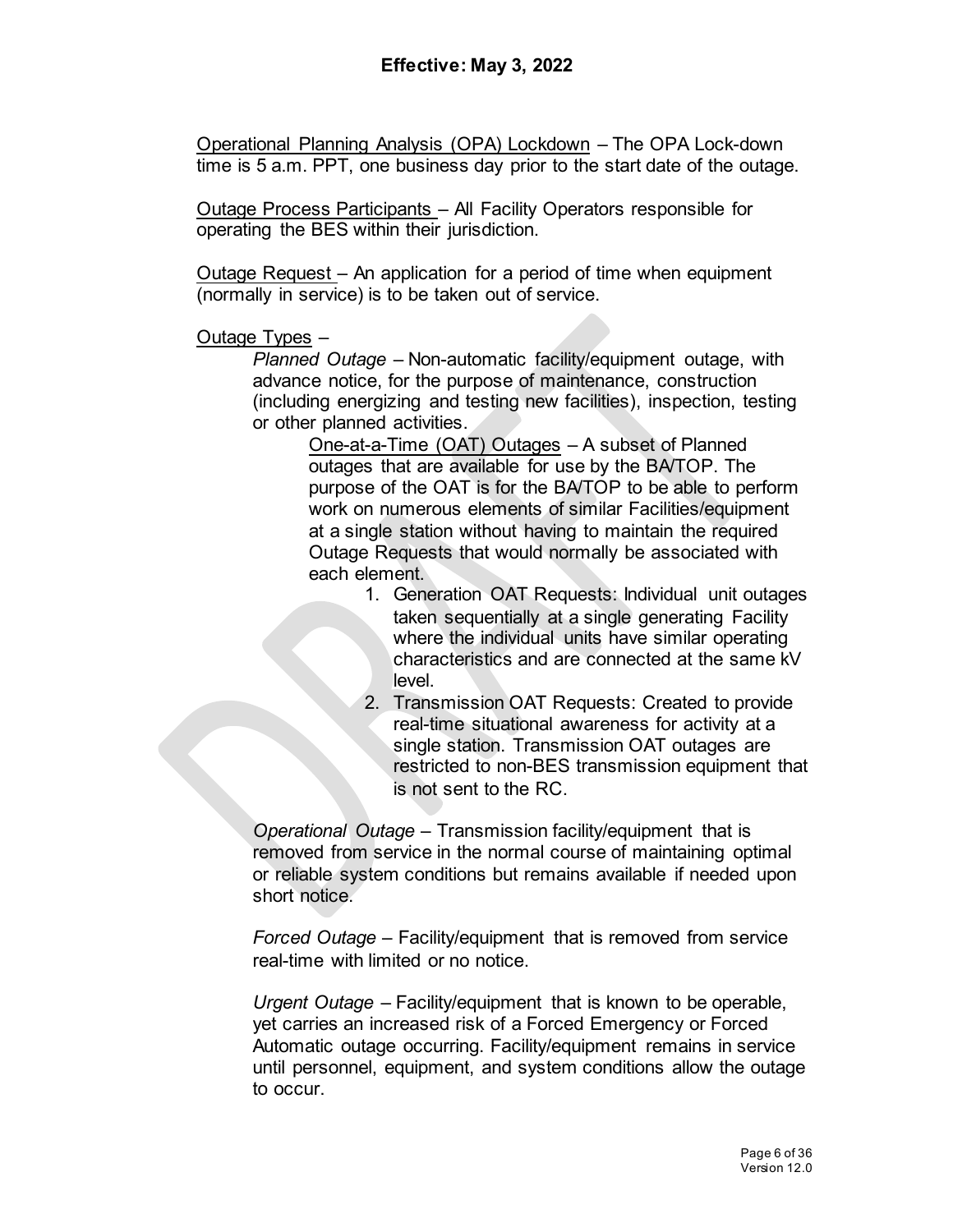*Opportunity Outage* – A short-duration (one day) facility/equipment outage that can be taken due to a change in system conditions or availability of field personnel. Opportunity outage must not require an Operating Plan and must be submitted prior to the OPA lockdown. Opportunity Outages are not a means to accomplish normal routine planned maintenance or testing. See Appendix 1 for details.

*Informational Outage* – Facility/equipment outage that is entered for informational reasons including increased situational awareness, for BA/TOP internal purposes or to satisfy the RC Data Specification where WebOMS is the mechanism for communicating the information.

Outage Week – Monday through Sunday.

Peak loading period – Hours when loading on the specific area of the transmission system is consistently highest. Load areas typically have a short significant morning (0800 PPT) and late afternoon (1800 PPT) peak loading period that lasts a couple of hours in the winter. In the summer, the load often doesn't peak until early afternoon and may stay relatively high for 4-6 hours then back off and increase for a short period of time near sunset as lighting load comes on. Thermal generators operate most efficiently with a constant MW output. In a geographical area that has large amounts of thermal generation, this output is consumed by local loads during on-peak hours. During Off-peak Hours, the output can be exported to areas where generation can be easily reduced which results in the highest transmission loading during off-peak load conditions.

Revised Outages – Outages are considered to be revised if they are changed after they are in the Proposed or Confirmed state (Received/Under Review or Approved in iTOA). An outage is considered revised if the dates fall outside of the original start and/or stop date or equipment is revised.

#### Study/Assessments [3](#page-6-0) -

Study - Mathematical modeling of the transmission system that simulates generation and load levels, topology, equipment ratings, protection schemes, planned maintenance/construction outages, and potential contingencies. A study includes pre- and post-Contingency powerflow simulations and analyses using one or more study models. A study also includes necessary transient, post-transient and steady-state stability analyses.

<span id="page-6-0"></span> $3$  Note: The RC's Process requires an Assessment or a Study in certain timelines of outage coordination.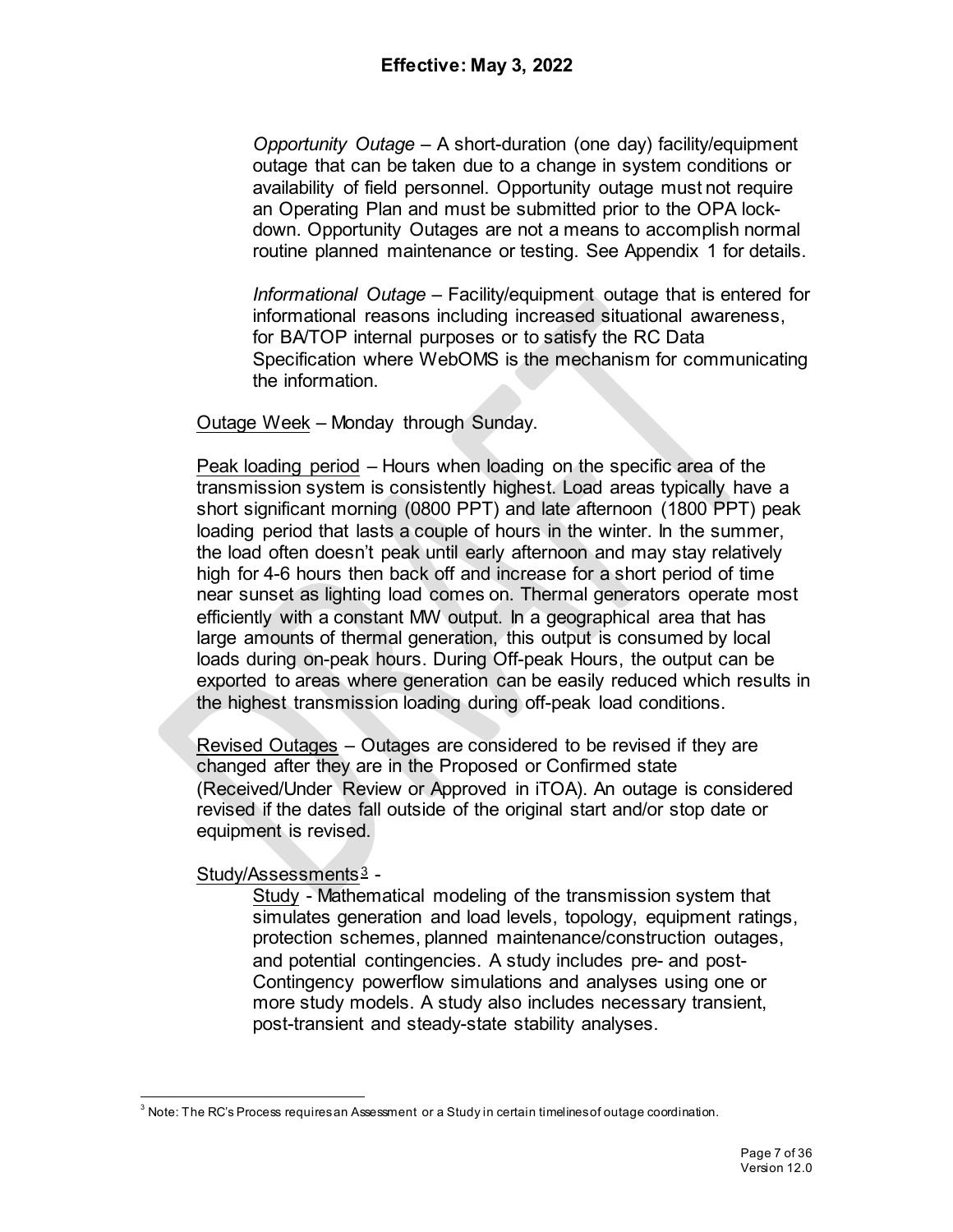Assessment - An assessment may not include these technical analyses, but rather may rely on system knowledge, experience, prior studies, and operational and engineering judgment. The assessment term may also be more appropriate to describe BA functions. For example, when a BA determines the generation needed to support expected demand patterns, this effort describes a BA "assessment."

System Operating Limit (SOL) –The value (such as MW, MVar, Amperes, Frequency or Volts) that satisfies the most limiting of the prescribed operating criteria for a specified system configuration to ensure operation within acceptable reliability criteria. System Operating Limits are based upon certain operating criteria. These include, but are not limited to:

- 1. Facility Ratings (Applicable pre- and post-Contingency equipment or facility ratings)
- 2. Transient Stability Ratings (Applicable pre- and post-Contingency Stability Limits)
- 3. Voltage Stability Ratings (Applicable pre- and post-Contingency Voltage Stability)
- 4. System Voltage Limits (Applicable pre- and post-Contingency Voltage Limits)

Total Transfer Capability (TTC) – The amount of electric power that can be moved or transferred reliably from one area to another area of the interconnected transmission systems by way of all transmission lines (or paths) between those areas under specified system conditions.

WebOMS – RC West / Western EIM (CAISO) Outage Management System.

# <span id="page-7-1"></span><span id="page-7-0"></span>**Section 5: Policy**

# **5.1 Outage Notification**

BPA requires notification of Urgent, Emergency, and Planned outages of all transmission or generation equipment which can impact the BES and/or reduce system capacity within its jurisdiction and all additional equipment within BPA's BA defined by CAISO's Outage Management Business Practice Manual and BPA's EIM Tariff.

# <span id="page-7-2"></span>**5.2 Coordination and Communication**

BPA will coordinate and communicate outage plans in order to:

1. Operate with a known and studied SOL/TTC on a facility, specific to the outage condition;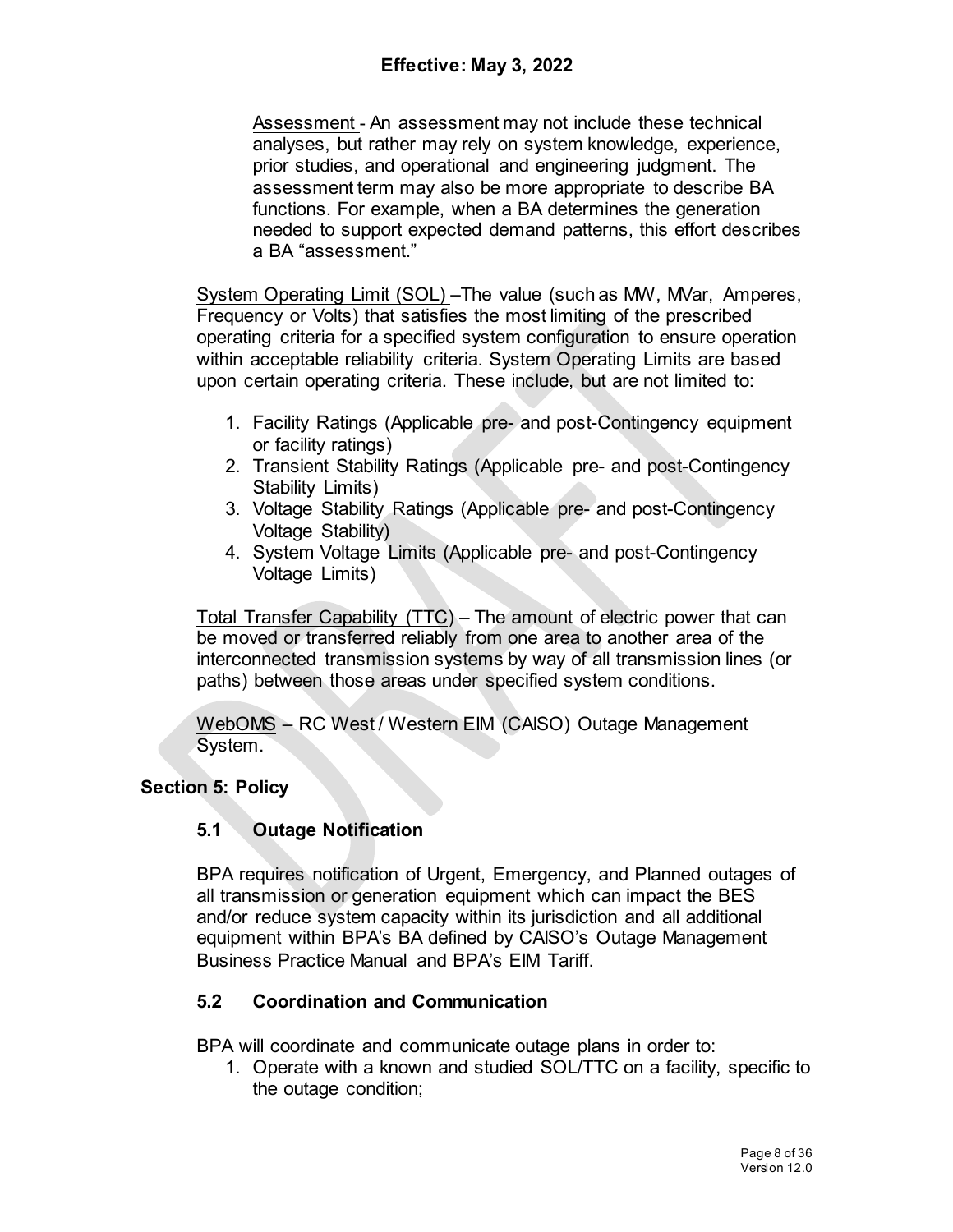- 2. Recognize opportunities for maintenance and construction work for related equipment;
- 3. Minimize operation of the system in a constrained condition;
- 4. Apply for planned outages of Long-Range, Mid-Range, and Short-Range equipment as far in advance as possible; and
- 5. Meet EIM requirements.

#### <span id="page-8-1"></span><span id="page-8-0"></span>**Section 6: Responsibilities**

#### **6.1 BPA Outage Offices (Dittmer or Munro)**

BPA Outage Offices (Dittmer or Munro) ensure the work requested can be accomplished safely. In addition, they receive and review Outage Requests, assure that equipment nomenclature is accurate, assess conflicting outages, communicate with Outage Requestors and adjacent facilities, and finalize the outage plans. BPA Outage Offices also submit outages to CAISO to meet RC and EIM requirements.

#### <span id="page-8-2"></span>**6.2 Outage Requestor**

An Outage Requestor is the Facility Operator who requests an outage to perform planned maintenance, construction, testing, urgent, or emergency work. The Outage Requestor is responsible for providing sufficient information to review and schedule the outage in accordance with the minimum advance notice requirement.

# <span id="page-8-3"></span>**6.3 Transmission Operations Study Engineers**

Transmission Operations Study Engineers provide studies that model the potential contingencies, determine limits, and develop operating plans.

# **6.4 Real-Time System Operating Engineers (RTSOE)**

Real-Time System Operating Engineers perform the Operational Planning Analysis (OPA) studies. RTSOE also perform Real-Time Contingency Analysis (RTCA).

#### <span id="page-8-5"></span><span id="page-8-4"></span>**Section 7: Procedures**

#### **7.1 Scheduling an outage:**

1. Outage Requests originating within BPA are submitted through iTOA. The Outage Requests are normally submitted through the Chief Substation Operator for the District. The Outage Offices will ensure the outages are submitted to WebOMS.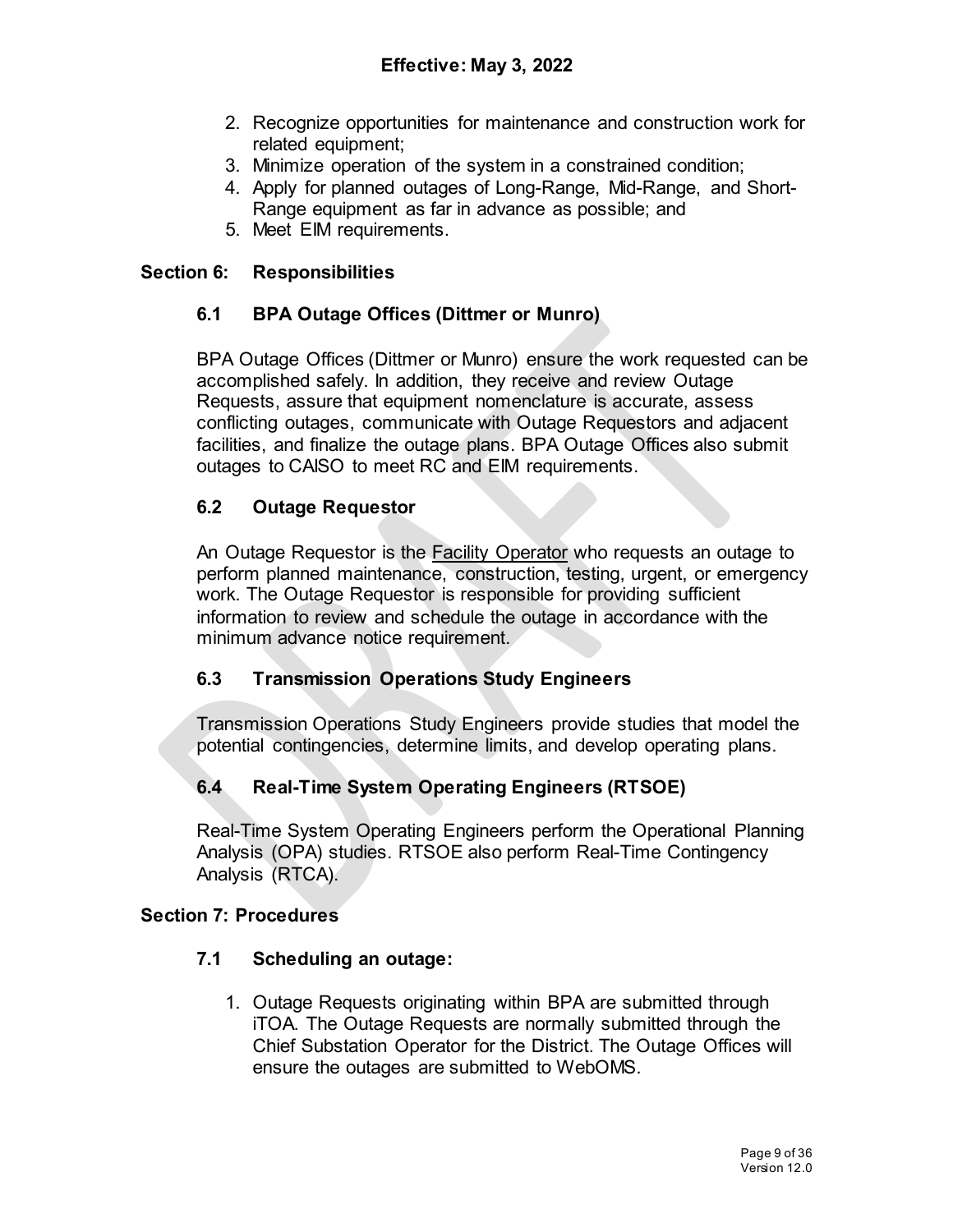- 2. Outage Requests or notifications by Facility Operators other than BPA are submitted via WebOMS in at least a Preliminary State (Submitted in iTOA) and/or communicated (verbally and by email) to/from the impacted Facility Operator.
- 3. Non-BA/TOP entities may submit outages to BPA via email or through the local districts, and BPA submits those outages to CAISO on their behalf. Non-BA/TOP entities can submit Form b6500.15e to the BPA Outage Office. This form is posted at [Proposed Outages \(bpa.gov\)](https://www.bpa.gov/transmission/Reports/Pages/Proposed-Outages.aspx)

# <span id="page-9-0"></span>**7.2 Review of planned outages:**

- 1. BPA Outage Offices (Dittmer or Munro) review submitted Outage Requests to assess which equipment is involved, that all foreign clearances and hold orders are identified, and that the request meets the minimum advance notice requirement.
- 2. Requests that do not meet minimum timing requirements, are revised, or are incomplete will normally be returned by the Outage Office to the Requestor. BPA will follow the RC Conflict Resolution Process for Outage Requests/notifications inside and outside of BPA's TOP/BA area.
- 3. Note: BPA's determination of adherence with minimum time requirements (See Appendix 1) based on request type will be made by applying the time at which the request status becomes "Submitted" in iTOA.

# <span id="page-9-1"></span>**7.3 Assess Scheduling Conflicts:**

- 1. BPA Outage offices (Dittmer or Munro) develop a preliminary outage plan that includes all requested outages for Long-Range, marked by a comment in the COA remark field in iTOA, and Mid-Range equipment. As assessments proceed, equipment can be changed in WebOMS to "Proposed" state (Received/Under Review in iTOA).
- 2. This preliminary plan will be used to assess impacts to the BES and identify potential outage scheduling conflicts.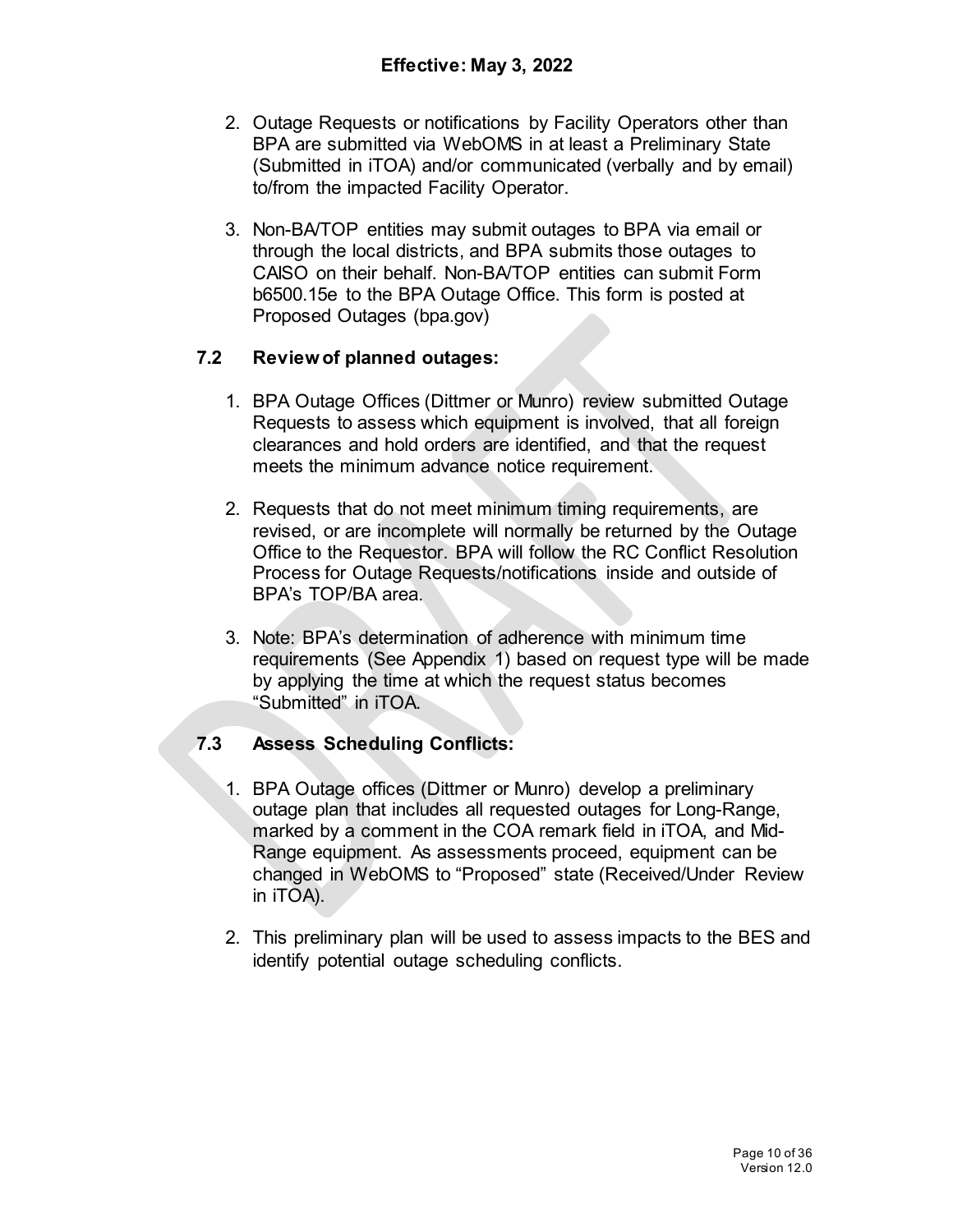#### <span id="page-10-0"></span>**7.4 Coordinate final outage plan:**

- 1. BPA will facilitate a coordination meeting with Outage Process Participants to identify and resolve conflicts in order to develop the final outage plans.
- 2. Outage Process Participants are expected to attend the coordination meeting to identify and resolve conflicts.

#### <span id="page-10-1"></span>**7.5 Publish Final Outage Plan:**

- 1. BPA will determine these final outage plans and assure that Outage Process Participants are informed of all agreed upon changes to individual Outage Requests (if any).
- 2. These plans are then used to perform assessments and studies.

# <span id="page-10-2"></span>**7.6 Revisions to the Equipment List:**

- 1. BPA may modify (add or delete equipment) the Equipment List as needs arise.
- 2. If the modification involves equipment not owned by BPA, the modification will be coordinated with the facility owner/operator.
- 3. Additions to the Equipment List will be effective according to the timeline in Appendix 1.

#### <span id="page-10-3"></span>**Section 8: Contact Information**

BPA Outage Office Contact Information: DCC Outage Office Phone Number: 360-418-2274 MCC Outage Office Phone Number: 509-822-4540 E-Mail: [BPAOutage@bpa.gov](mailto:BPAOutage@bpa.gov)

#### <span id="page-10-4"></span>**Section 9: References**

RC0630 Reliability Coordinator Procedure – Outage Coordination Process RC0610 Reliability Coordinator Procedure – System Operating Limits Methodology for the Operations Horizon RC0620 – Reliability Coordinator Procedure – Operations Planning Analysis (Next Day) NERC Standards WECC Standards CAISO's Outage Management Business Practice Manual BPA's EIM Tariff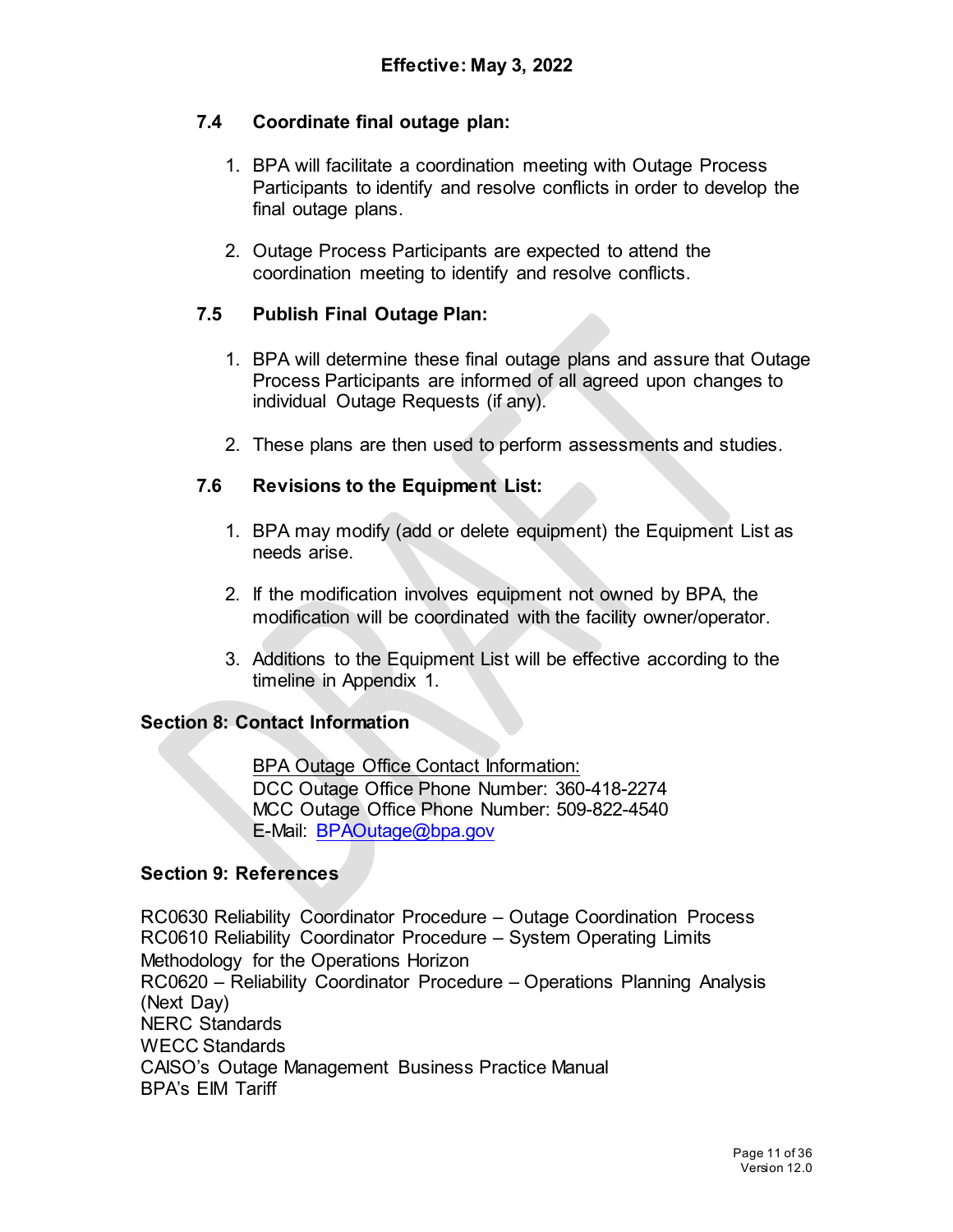# <span id="page-11-0"></span>**Section 10: Policy Review and Revision Timelines**

At a minimum, this policy will be reviewed annually.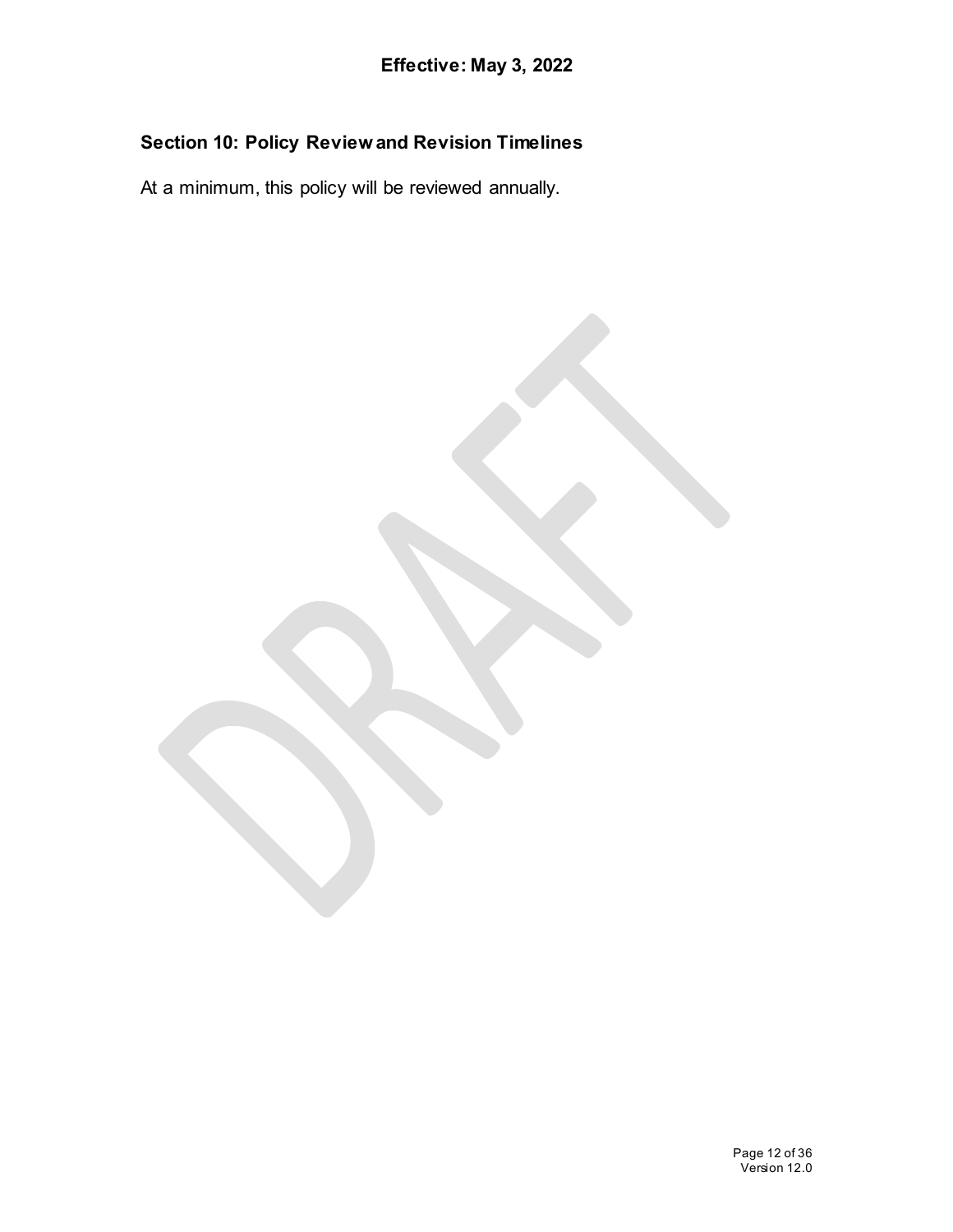# Version History

| <b>Version</b> | <b>Date Revised</b> | <b>Description of Changes</b>             |  |  |  |  |  |
|----------------|---------------------|-------------------------------------------|--|--|--|--|--|
| 1.0            | 05/09/2014          | <b>BPA Outage Policy Publication</b>      |  |  |  |  |  |
| 2.0            | 04/10/2015          | Additional definitions; removed reference |  |  |  |  |  |
|                |                     | to OB-19; added Appendix $3-$             |  |  |  |  |  |
|                |                     | Considerations for Requesting outages     |  |  |  |  |  |
|                |                     | of Tier 1 and Tier 2 Equipment, including |  |  |  |  |  |
|                |                     | additional paths - SOC, NOEL, CI & WI;    |  |  |  |  |  |
|                |                     | Appendix 4 – Map of NW Constrained        |  |  |  |  |  |
|                |                     | Paths; Appendix 5 - Seasonal &            |  |  |  |  |  |
|                |                     | Simultaneous 500kV Line Outage to         |  |  |  |  |  |
|                |                     | Avoid                                     |  |  |  |  |  |
| 3.0            | 10/01/2015          | Added Appendix 6 - Additional             |  |  |  |  |  |
|                |                     | Information for BPA Equipment Outages     |  |  |  |  |  |
| 4.0            | 03/09/2016          | Updated Appendix 2 - Tier 1 and Tier 2    |  |  |  |  |  |
|                |                     | equipment. Revised and updated to         |  |  |  |  |  |
|                |                     | reflect process, language and timeline    |  |  |  |  |  |
|                |                     | changes to meet Peak's Outage             |  |  |  |  |  |
|                |                     | Coordination Process. Clarification of    |  |  |  |  |  |
|                |                     | external and internal location of         |  |  |  |  |  |
|                |                     | Appendix 2 and Appendix 5 added.          |  |  |  |  |  |
|                |                     | Added examples for outage submission      |  |  |  |  |  |
|                |                     | timelines                                 |  |  |  |  |  |
| 5.0            | 03/24/2017          | Revised to reflect RC Changes.            |  |  |  |  |  |
| 6.0            | 12/6/2018           | Revised to add Long-Range Equipment       |  |  |  |  |  |
|                |                     | requirements and other edits              |  |  |  |  |  |
| 7.0            | 3/7/2019            | Renamed 45 day to Mid-Range; 21/14        |  |  |  |  |  |
|                |                     | day to Short-Range. Mid-Range timeline    |  |  |  |  |  |
|                |                     | is two months in advance of Outage        |  |  |  |  |  |
|                |                     | Month. If submission date falls on        |  |  |  |  |  |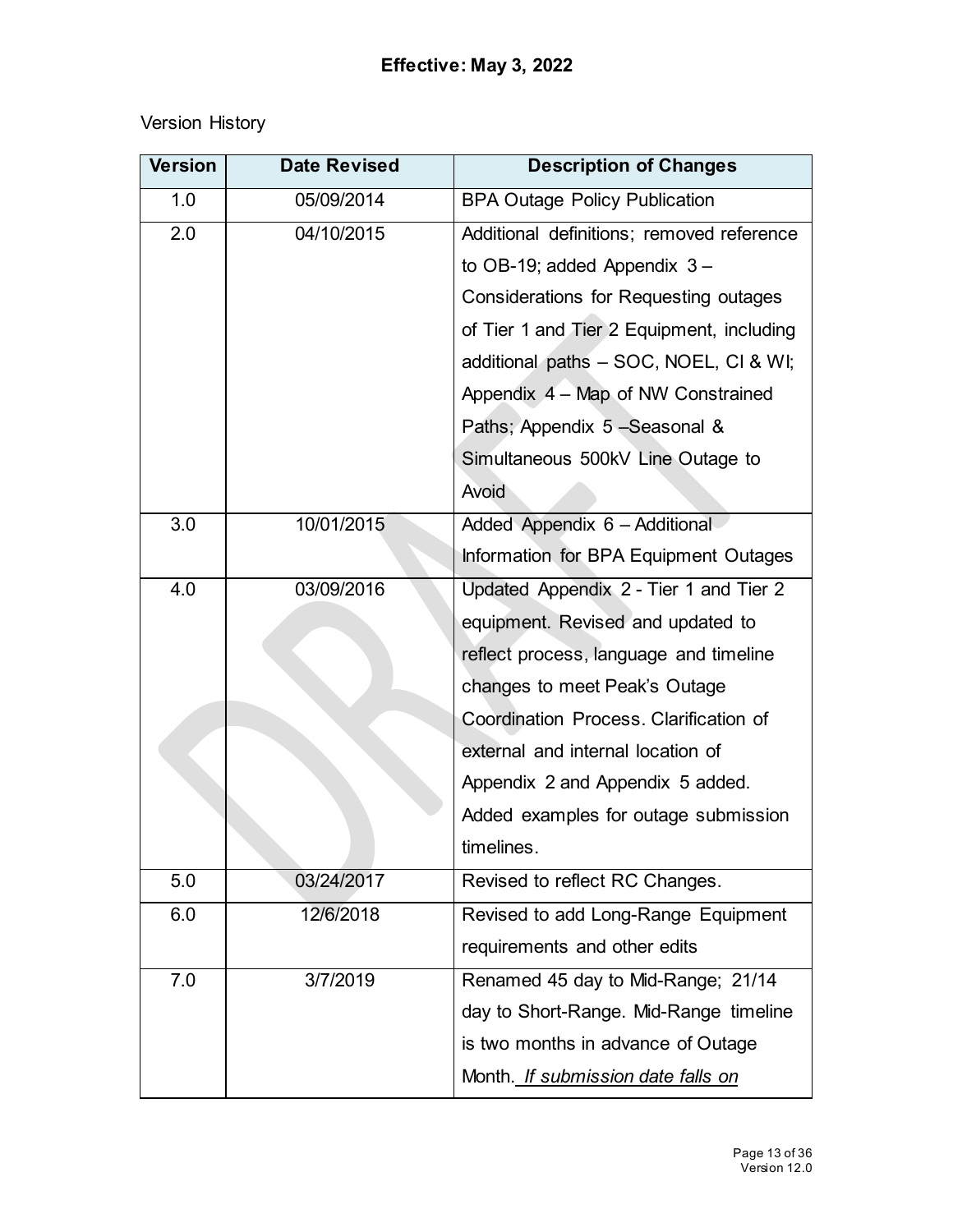|      |            | weekend or federal holiday, outage must<br>be submitted on previous business day. |
|------|------------|-----------------------------------------------------------------------------------|
|      |            |                                                                                   |
| 8.0  | 8/26/2019  | Added examples for outage submission                                              |
|      |            | timelines.                                                                        |
|      |            | Revised to reflect RC Changes.                                                    |
| 9.0  | 7/1/2020   | Added additional information about Tag                                            |
|      |            | Holders to Appendix 6                                                             |
| 10.0 | 10/23/2020 | Update to Appendix 6 - Additional BPA                                             |
|      |            | <b>Reporting Requirements</b>                                                     |
| 11.0 | 05/12/2021 | Removed North of John Day path and                                                |
|      |            | updated some best times for outages                                               |
| 12.0 | 05/03/2022 | Added requirements to meet CAISO's                                                |
|      |            | <b>Outage Management Business Practice</b>                                        |
|      |            | Manual and BPA's EIM Tariff.                                                      |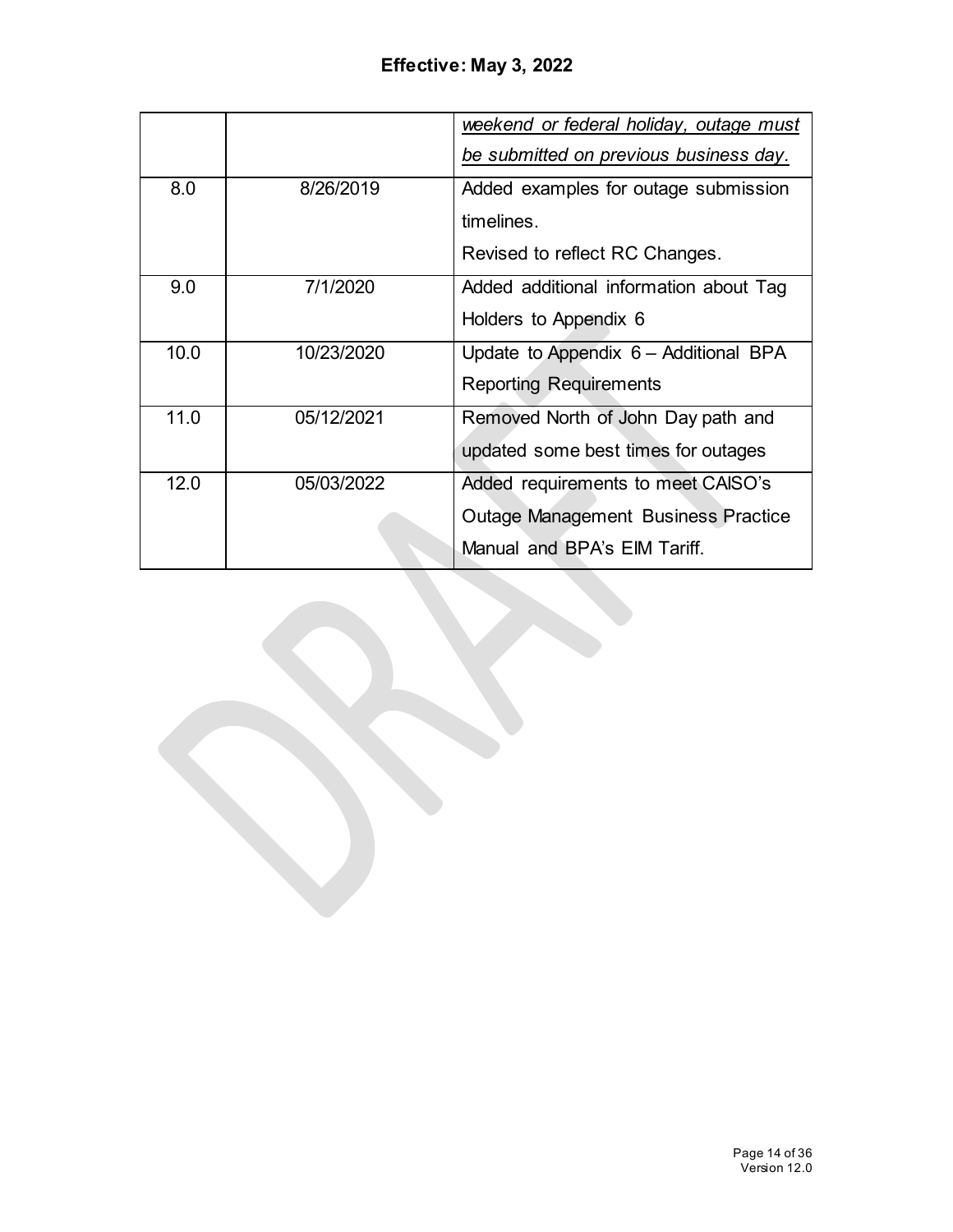#### <span id="page-14-0"></span>**Appendix 1 - Outage Submission and Approval Timelines**

Equipment Categories and Timelines

1. Long Range equipment – All 500kV transmission equipment that may impact the Bulk Electric System (BES) or require a capacity reduction to assure reliable operation on a Constrained Path. This includes equipment outages that alone might not affect the electrical system or capacity, but under credible conditions, in combination with other outages, could have a significant impact or capacity reduction. For example, a 500kV breaker outage may not force out a transmission line or transformer but the outage of that breaker can change the equipment forced out of service due to a breaker failure operation of another 500kV breaker in that station. Those impacts need to be included when determining transmission impacts and/or system capacity.

It is highly recommended to submit all BES outages for the Long Range to ensure that all outage impacts are considered during this time frame. Examples:

- Outages in the Puget Sound Area
- Redmond Area
- Some of the Southern Oregon Coast
- Tri-Cities Area
- Lines/equipment connected to Federal Hydro System
- Customer Interruptions

Long Range Equipment requirement: Long-Range Equipment Outage Requests are required to be submitted to BPA's iTOA no later than 3:00 P.M. Pacific Prevailing Time (PPT) on the first business day , **5 months prior to the month** the outage is scheduled to start. If requests are between the Long Range and Mid-Range submittal windows, submitters can mark it as "COA" in iTOA for review prior to the Mid-Range process. Exclusions:

- 500kV Motor Operated Disconnect (MOD) mechanism service
- 500/230kV transformer bank accessory services
- Batteries and battery chargers
- Sequential Even Recorders(SER)
- Digital Fault Recorders
- Meters
- Redundant relay set
- SCADA RTU
- Phaser Measurement Unit (PMU)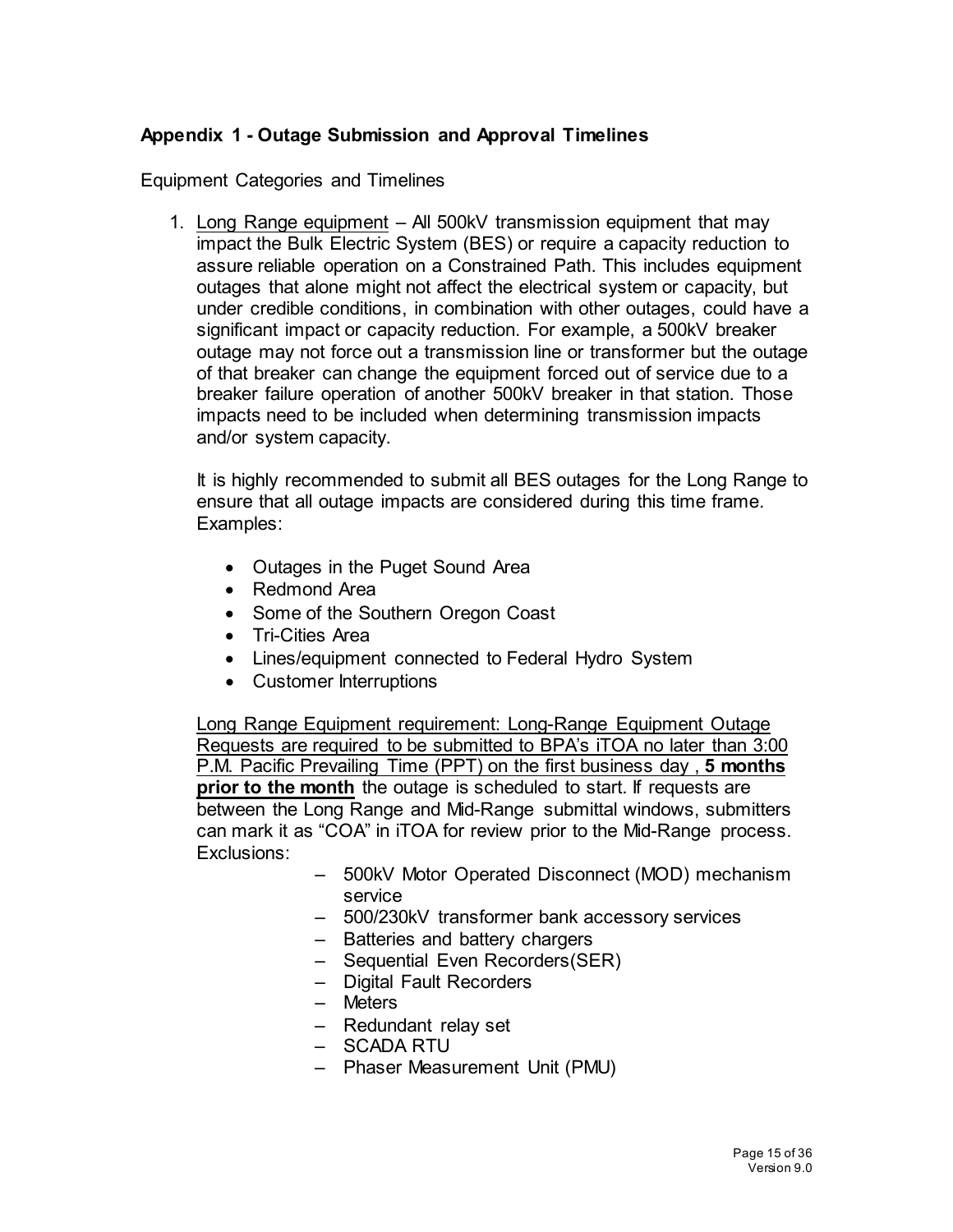- All other 500kV transmission equipment (Redundant relays, Hold Orders, other equipment with redundancy which doesn't impact the BES when removed from service).
- 2. Mid-Range equipment Equipment that when taken out of service may impact the Bulk Electrical System (BES) or require a capacity reduction to assure reliable operation on a Constrained Path. This includes equipment outages that alone might not affect the electrical system or capacity, but under credible conditions, in combination with other outages, could have a significant impact or capacity reduction. For example, a 230kV Bus Sectionalizing Breaker outage may not force out a transmission line or transformer but the outage of that breaker can change the postcontingency loading patterns at that station which could, in turn, result in overloads or stability issues. Those impacts need to be included when determining transmission impacts and/or system capacity. If a circuit breaker can be bypassed on the same bus section, the Mid-Range timeline can be ignored.

Certain Mid-Range equipment outages by themselves will typically have an impact on the SOL/TTC for the paths/Flowgates noted and are intended to be part of the monthly outage coordination meeting. Additionally, some Mid-Range equipment outages when combined with other equipment outages may impact the SOL/TTC for the paths/Flowgates noted and are intended to be included in planned outage studies.

Mid-Range Equipment requirement: Mid-Range equipment Outage Requests are required to be in a Submitted status in BPA's iTOA no later than **two months prior to the month** the outage is scheduled to start by 3:00 P.M. (PPT). Note: If the submission date falls on a weekend or federal holiday, the outage must be submitted on the previous business day.

3. Short-Range (21 Day) equipment – BES equipment outages marked in the equipment list are required to be submitted 21 days prior to the Outage Week (Monday to Sunday) in which the outage is scheduled to start. This includes outages that may require additional time for Study Engineers to prepare Operating Plans. This includes generation derates of 50mw or greater at the unit or aggregate plant level, outside of BPA's BA and generation outages and derates that are defined by CAISO's Outage Management Business Practice Manual and BPA's EIM Tariff within BPA's BA.

Short-Range (21 Day) Equipment requirement: 21 Day Equipment Outage Requests are required to be in a Submitted status in iTOA no later than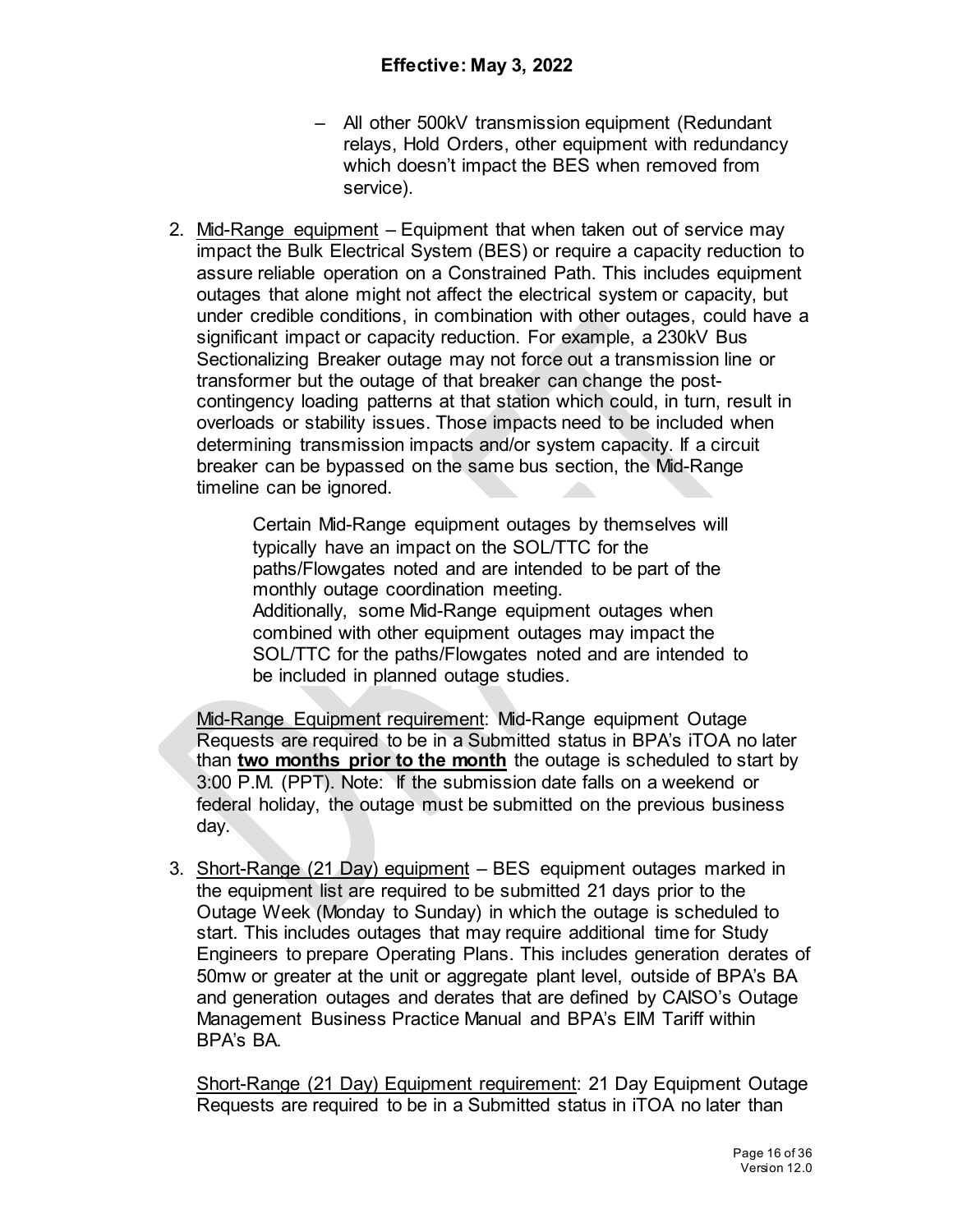3:00 P.M. (PPT), **21 days prior to the Outage Week** in which the outage is scheduled to start.

4. Short-Range (14 Day) equipment – All other BES Planned outages, unless noted in the exception list (See Appendix 1), are required to be submitted 14 days prior to the Outage Week (Monday to Sunday) in which the outage is scheduled to start. This includes generation derates of 50mw or greater at the unit or aggregate plant level, outside of BPA's BA and generation outages and derates that are defined by CAISO's Outage Management Business Practice Manual and BPA's EIM Tariff within BPA's BA.

Short-Range (14 Day) Equipment (not listed in the Equipment List):

- 1. Customer Interruptions
- 2. Power Circuit Breaker (PCB) bypass
- 3. Communications equipment. Including, but not limited to telemetering, control equipment, SCADA RTU, ICCP, fiber that is non-redundant
- 4. Energy Management System (EMS) work that disables any portion of the ISO Grid monitoring, control or protective equipment including EMS equipment and communication circuits
- 5. EMS work that affects Generator AGC or RIG equipment or communication circuits

Short-Range (14 Day) Equipment requirement: All BES Planned Outage Requests are required to be in a Submitted status in iTOA no later than 3:00 P.M. (PPT), **14 days prior to the Outage Week** in which the outage is scheduled to start.

# 5. 4 Day equipment:

The equipment and outage categories below may or may not be considered BES. These are required to be submitted in BPA's iTOA system no later than by 1200 hours, 4 business days prior to the day the outage is scheduled to start. The list below contains some types of outages that require 4 business days, but is not an all-inclusive list. Contact the BPA Outage Office for submission requirements on equipment not listed below.

- 1. All Hold Orders not requiring a line outage.
- 2. Most redundant relays
- 3. Sequential Event Recorder (SER)
- 4. SCADA RTU
- 5. Digital Fault Recorder (DFR)
- 6. Meters
- 7. Phaser Measurement Unit (PMU)
- 8. Motor Operated Disconnect (MOD) Mechanisms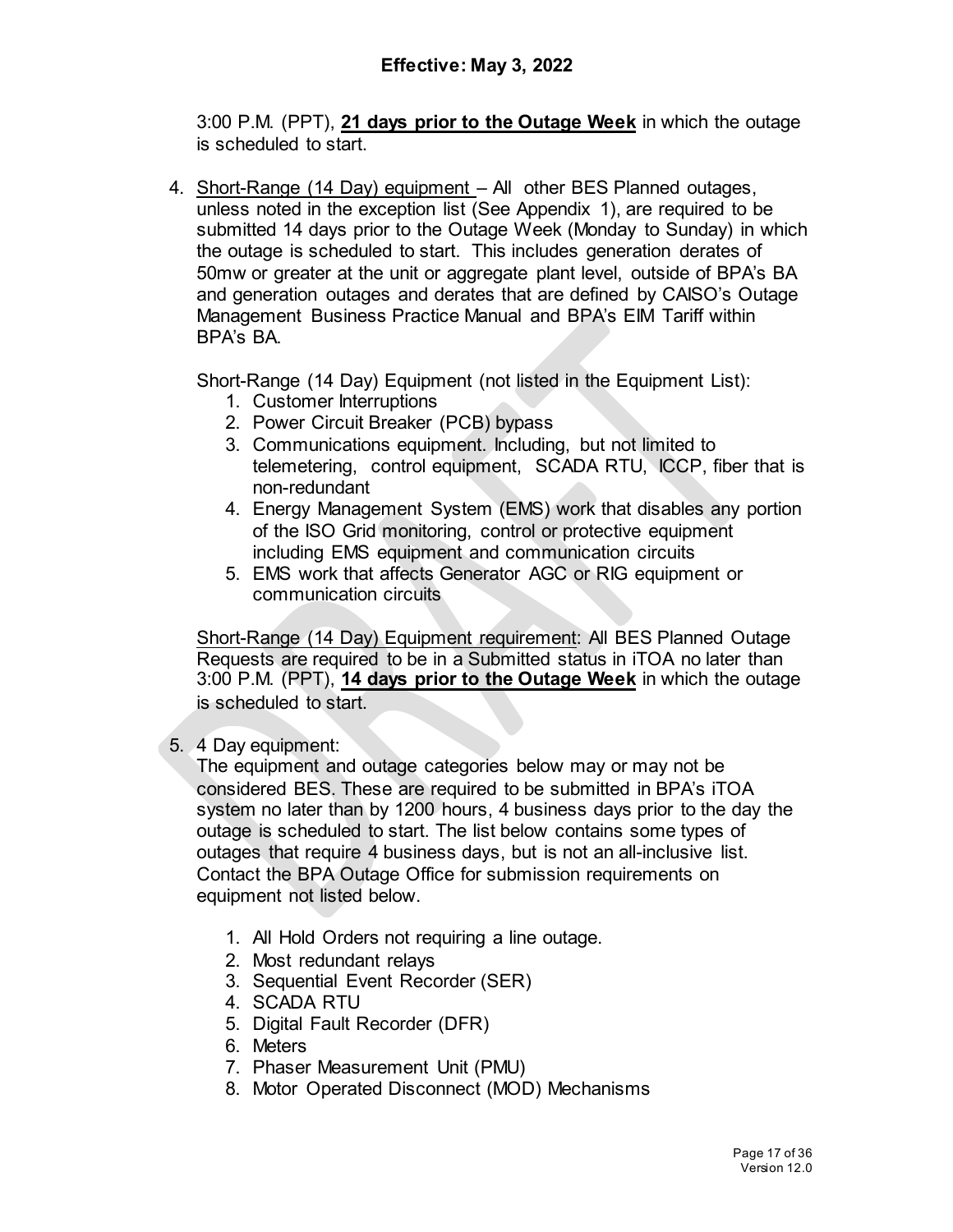- 9. Generation Data Acquisition Computer (GDAC)
- 10.All other equipment (Redundant relays, Hold Orders, other equipment with redundancy which doesn't impact the BES when removed from service).
- 11.A relay taken out of service for 30 minutes or less, without having to take the associated high voltage equipment out of service.
- 6. EIM Requirements for Generators:

CAISO requires the EIM Entity to provide planned and unplanned outage and de-rate information for all generators that meet the parameters documented in CAISO's Business Practice Manual.

NOTE: This table is for reference purposes only. Please refer to CAISO's Outage Management BPM.

| <b>Planned</b><br>Outages                    | EIR (VER)                              | <b>Hydro</b>                         | <b>The mal</b>                       |
|----------------------------------------------|----------------------------------------|--------------------------------------|--------------------------------------|
| <b>Resource PMAX<i< b=""><br/>10 MW</i<></b> | Report all planned<br>outages $> 1$ MW | Report all planned<br>outages > 1 MW | Report all planned<br>outages > 1 MW |
| Resource PMAX>I<br>10 MW                     | Report all planned<br>outages > 1 MW   | Report all planned<br>outages > 1 MW | Report all planned<br>outages > 1 MW |
| Resource PMAX                                | Report all                             | Report all planned                   | Report all planned                   |
| $> 50$ MW and                                | planned                                | outages > 1 MW at                    | outages > 1 MW at                    |
| child resource                               | outages $> 1$ MW                       | parent level and                     | parent level and                     |
| $> 50$ MW                                    | at parent level                        | report all child units               | report all child units               |
|                                              | and report all                         | that have a                          | that have a complete                 |
|                                              | child units that                       | complete outage                      | outage                               |
|                                              | have a complete                        |                                      |                                      |
|                                              | outage                                 |                                      |                                      |

| <b>Forced</b><br><b>Outages</b>   | EIR (VER)                                                                             | <b>Hydro</b>                                                                      | <b>Themal</b>                                                                     |
|-----------------------------------|---------------------------------------------------------------------------------------|-----------------------------------------------------------------------------------|-----------------------------------------------------------------------------------|
| <b>Resource PMAX</b><br>$< 10$ MW | Only report<br>complete resource<br>outage                                            | Only report complete<br>resource outage                                           | Only report complete<br>resource outage                                           |
| <b>Resource PMAX</b><br>$> 10$ MW | Report any<br>conditions<br>leading to<br>availability<br>deviation of 1<br>MW orMore | Report any conditions<br>leading to availability<br>deviation of 10 MW or<br>more | Report any conditions<br>leading to availability<br>deviation of 10 MW or<br>more |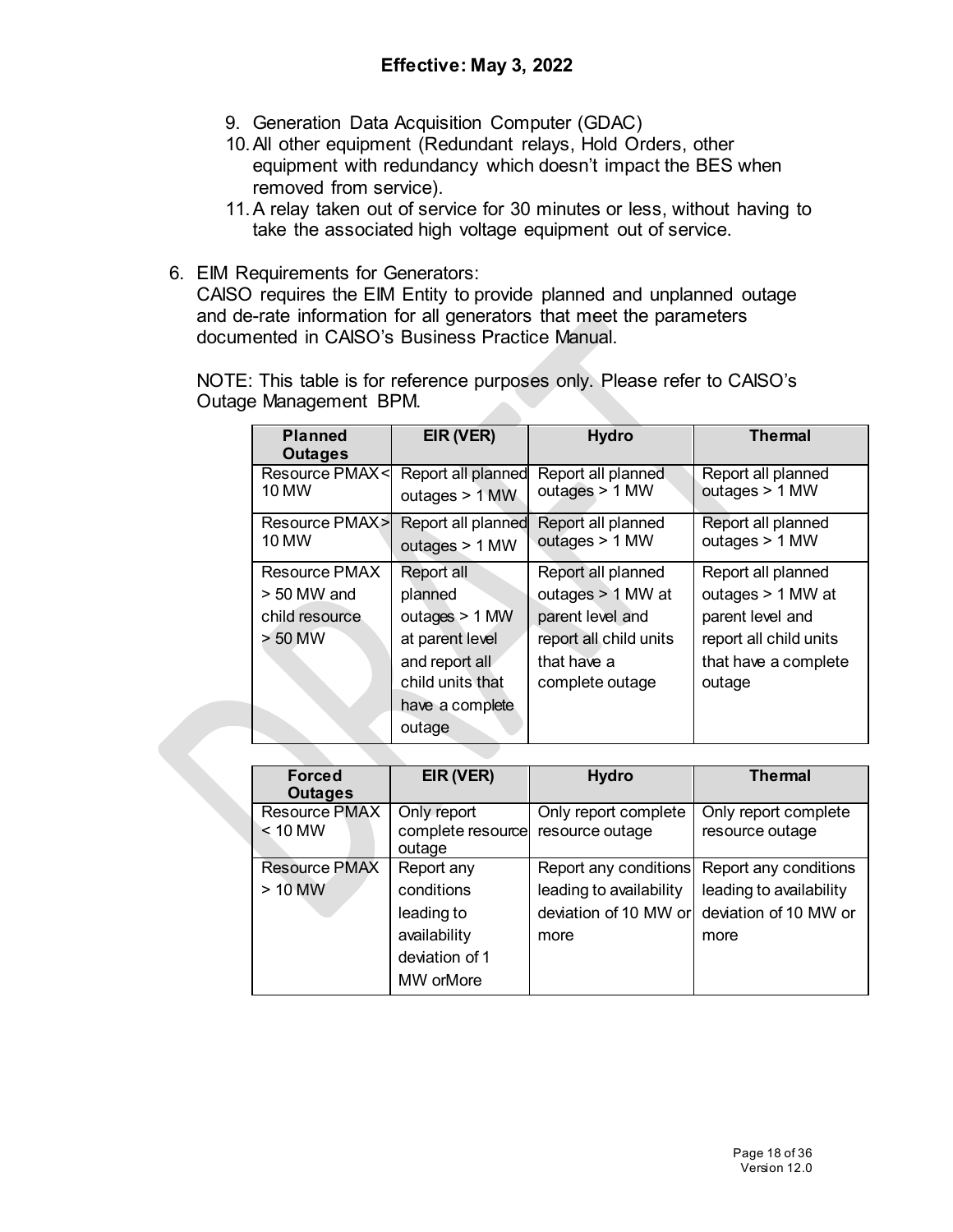# **Effective: May 3, 2022**

| Resource PMAX  | Report any       | Report any         | Report any             |
|----------------|------------------|--------------------|------------------------|
| $> 50$ MW and  | conditions       | conditions leading | conditions leading to  |
| child resource | leading to       | to availability    | availability deviation |
| > 50 MW        | availability     | deviation of 1 MW  | of 1 MW or more        |
|                | deviation of 1   | or more and report | and report child       |
|                | MW or more       | child units that   | units that have a      |
|                | and report child | have a complete    | complete outage        |
|                | units that have  | outage             |                        |
|                | a complete       |                    |                        |
|                | outage           |                    |                        |

#### Conflict Resolution Process:

If BPA determines that the coincidence of planned outages represents an unreasonable risk to reliability, BPA will take steps to negotiate changes to the planned outages to reduce operational risk. If unable to resolve the conflict, BPA will use the RC Conflict Resolution Process which allows the Outage Request submitted first to continue as planned.

#### Additions/changes to Equipment in Appendix 2:

If BPA determines that equipment must be added to the Equipment List in Appendix 2, BPA will provide 21 days' notice prior to implementing the change.

Equipment removed will take effect immediately.

The Equipment List may not contain every piece of equipment that is required in the Short-Range (21 Day or 14 Day) time period. Refer to the list below for types of outages or equipment that fall into each category.

Outage Requests for Equipment that do not meet the submission timeline: BPA has the discretion to accommodate late Outage Requests. However, if BPA is unable to accommodate a change to an existing request or a new request, BPA will mitigate using the RC's Conflict Resolution process.

Requests made after the 21 days must not require an Operating Plan or a change to an existing Operating Plan.

Opportunity Outages (Transmission and/or Generation)

Requests made after the RC's Short-Range timeline are considered Opportunity Outages, Transmission or Generation and have the following requirements:

- 1. Requested a minimum of 4 business days in advance.
- 2. Cannot be more than one day in length, with some exceptions
- 3. Cannot require an Operating Plan.
- 4. Cannot be submitted after the OPA Lockdown window (with some exceptions.)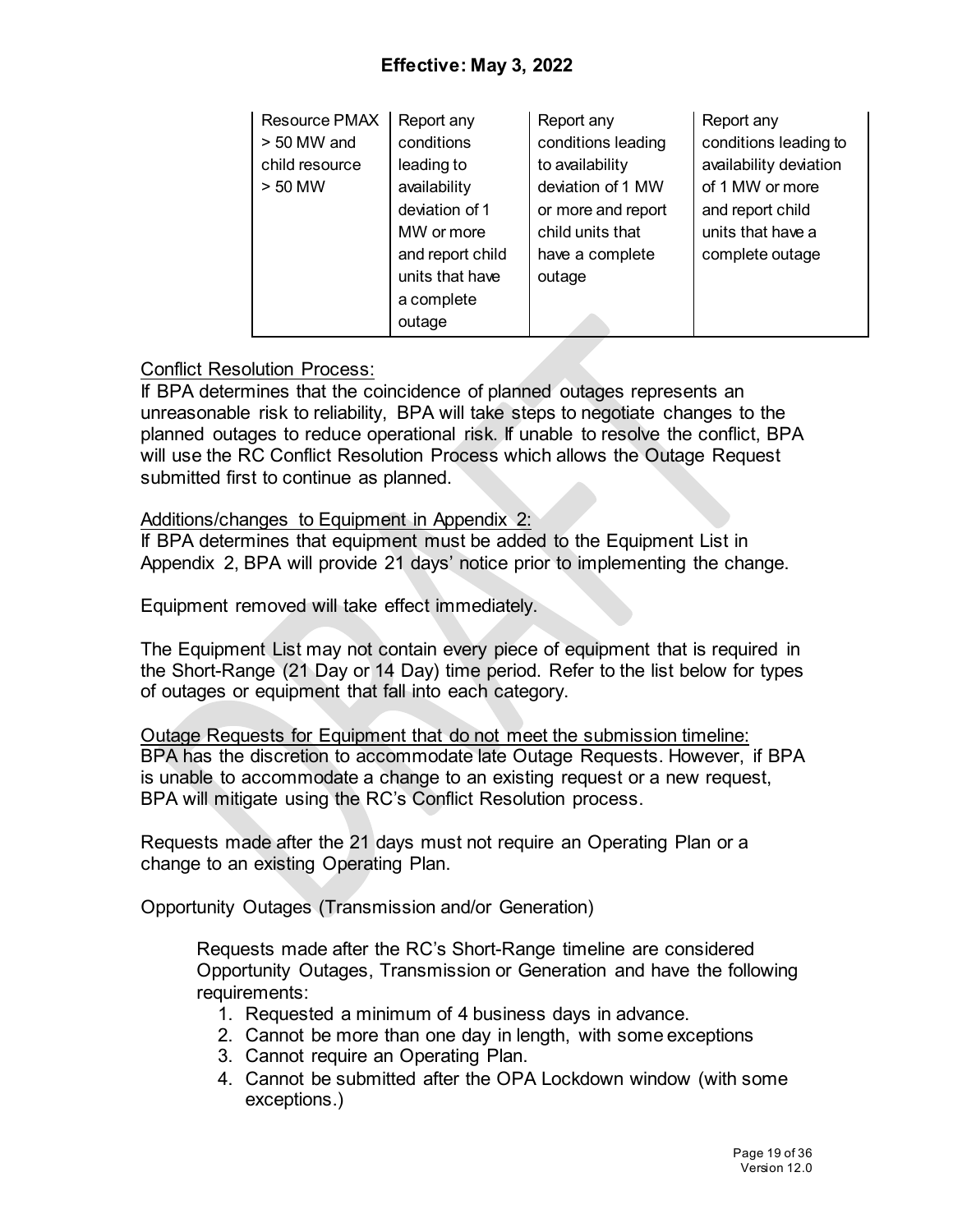Opportunity Outages that do not meet the minimum submission timelines will be assessed and approved at the discretion of the Outage Dispatcher or the Real-Time System Dispatcher. Requests made after the OPA Lockdown time must be considered Urgent or Emergency or approved by the Real-Time Dispatcher. Requests made after the OPA lockdown must be studied or assessed by the RTSOE. The RC must also approve the Outage Request.

Real-time or Same Day Opportunity Outages: Must be approved by Real-Time System Dispatcher. The Real-Time System Study Engineer must perform assessment/study. The RC must approve of the outage.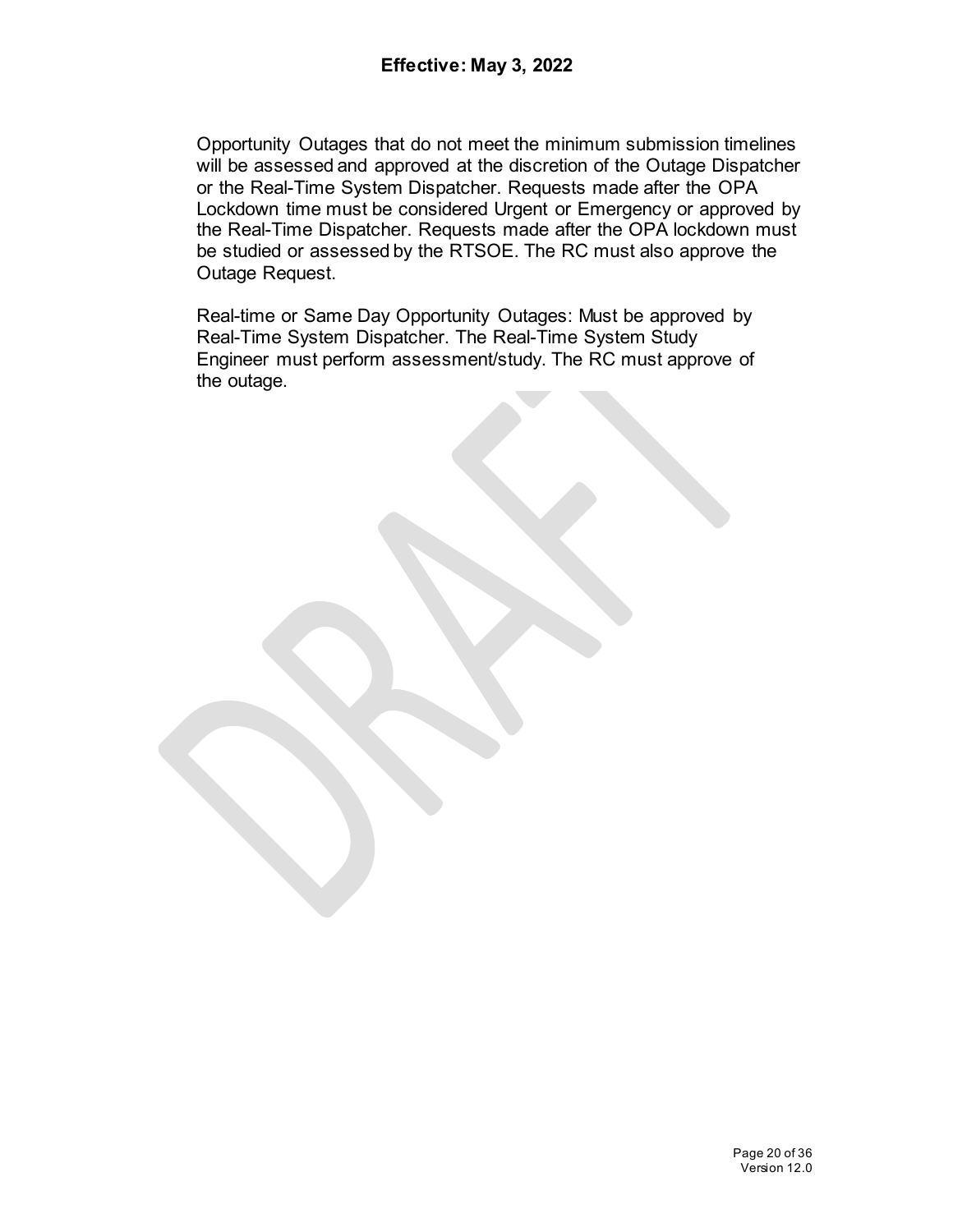# **Appendix 1a - Outage Submission Timeline Examples**

Long-Range Examples:

Long-Range Submission  $-1<sup>st</sup>$  of the Month on Business Day



Mid-Range Examples:

Mid-Range Submission –  $1<sup>st</sup>$  of the Month on Business Day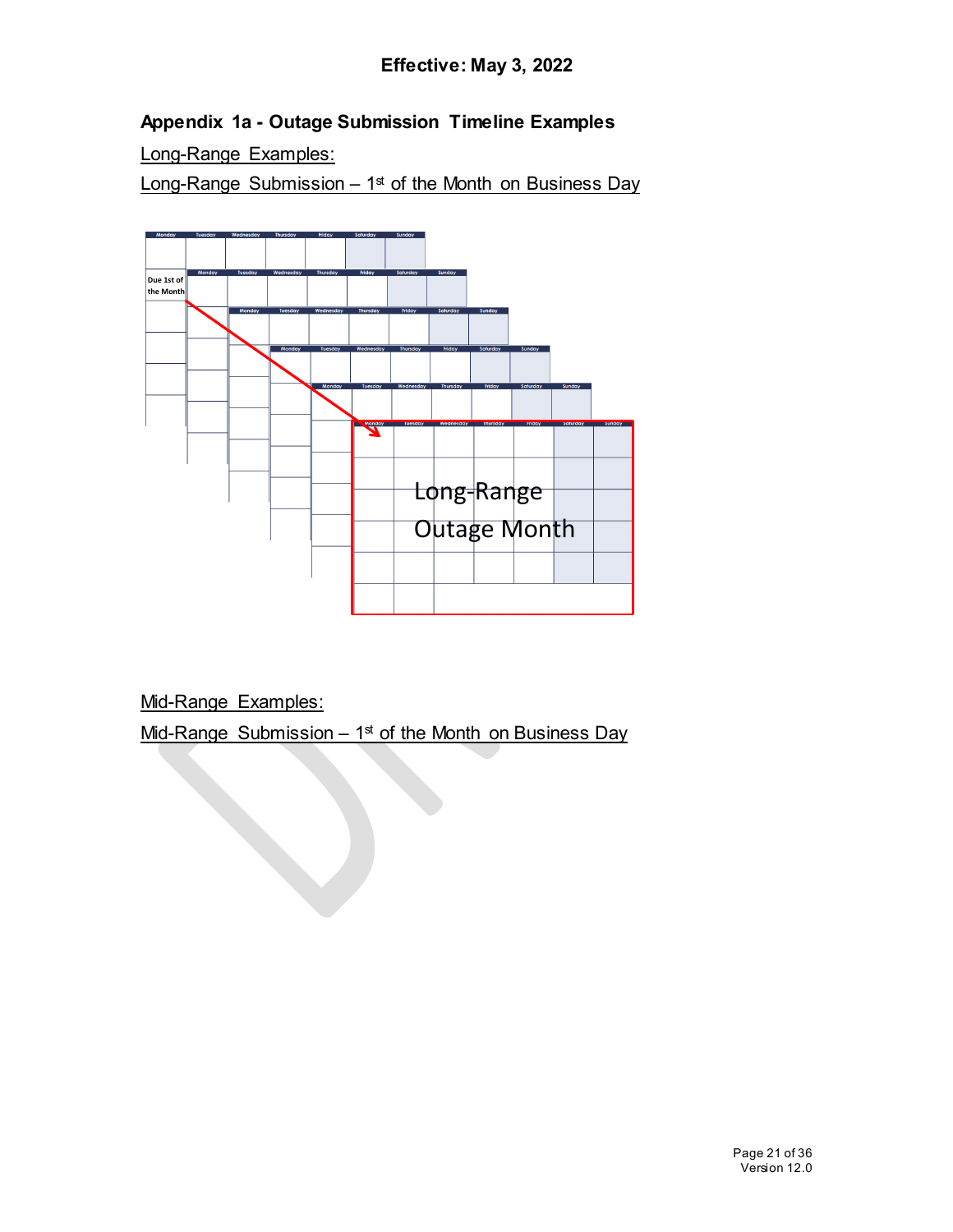

Mid-Range Submission –  $1<sup>st</sup>$  of the Month on Weekend or Holiday

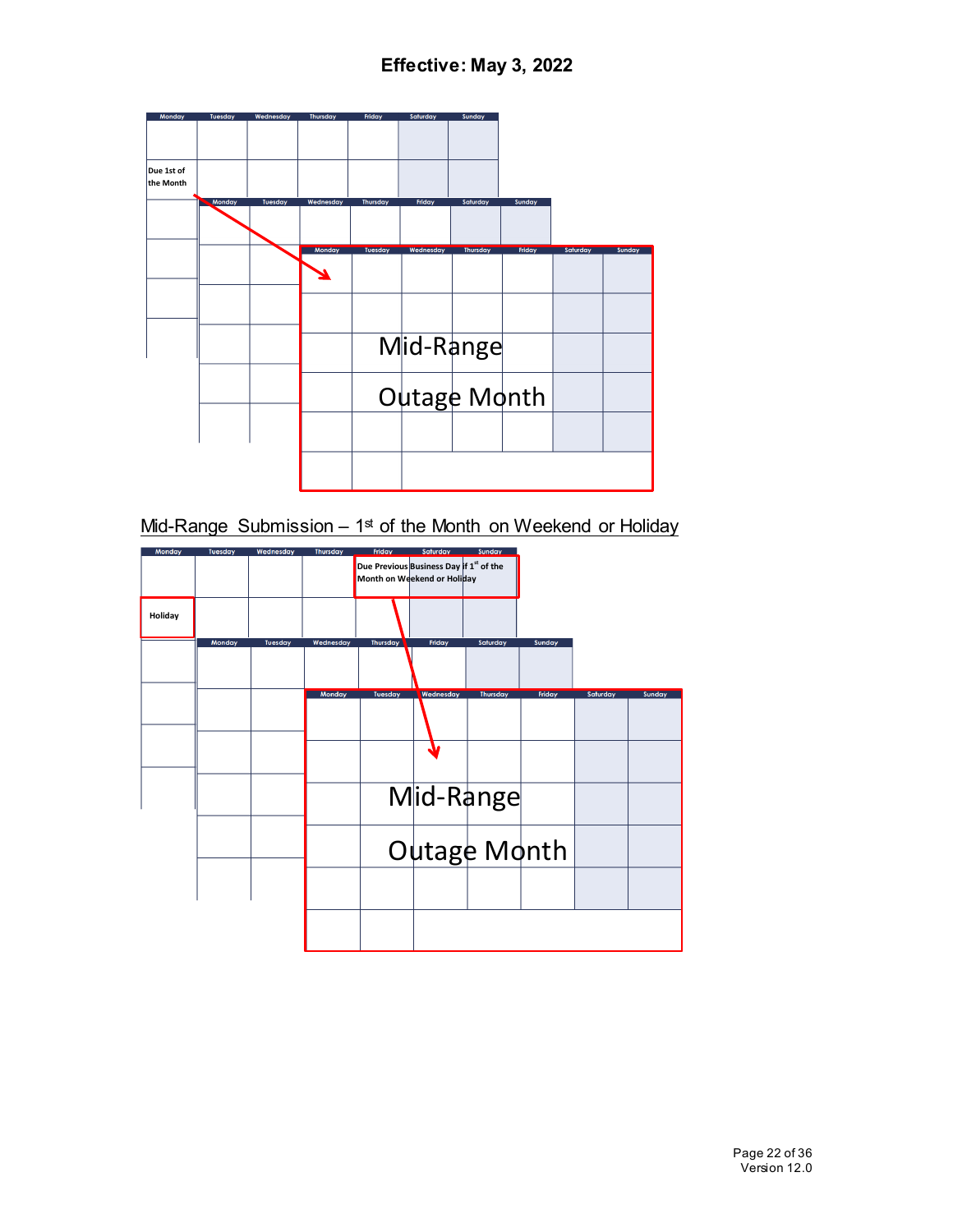Short-Range Examples:

A-Range Submission  $-1$ <sup>st</sup> of the Month on Weekend or Holiday

| <b>Monday</b>      | Tuesday | Wednesday | <b>Thursday</b> | Friday                         | Saturday | Sunday |
|--------------------|---------|-----------|-----------------|--------------------------------|----------|--------|
| <b>Short-Range</b> |         |           |                 |                                |          |        |
| (21 day) Due       |         |           |                 |                                |          |        |
|                    |         |           |                 |                                |          |        |
|                    |         |           |                 |                                |          |        |
| <b>Short-Range</b> |         |           |                 |                                |          |        |
| (14 day) Due       |         |           |                 |                                |          |        |
|                    |         |           |                 |                                |          |        |
|                    |         |           |                 |                                |          |        |
|                    |         |           |                 |                                |          |        |
|                    |         |           |                 |                                |          |        |
|                    |         |           |                 |                                |          |        |
|                    |         |           |                 | <b>Short-Range Outage Week</b> |          |        |
|                    |         |           |                 |                                |          |        |

# Short-Range Submission – Submission day on Holiday

| Monday             | Tuesday | Wednesday | <b>Thursday</b> | Friday                         | Saturday | Sunday |
|--------------------|---------|-----------|-----------------|--------------------------------|----------|--------|
| <b>Short-Range</b> |         |           |                 | <b>Short-Range</b>             |          |        |
| (21 day) Due       |         |           |                 | (14 day) Due                   |          |        |
|                    |         |           |                 |                                |          |        |
| <b>Holiday</b>     |         |           |                 |                                |          |        |
|                    |         |           |                 |                                |          |        |
|                    |         |           |                 |                                |          |        |
|                    |         |           |                 |                                |          |        |
|                    |         |           |                 |                                |          |        |
|                    |         |           |                 |                                |          |        |
|                    |         |           |                 |                                |          |        |
|                    |         |           |                 | <b>Short-Range Outage Week</b> |          |        |
|                    |         |           |                 |                                |          |        |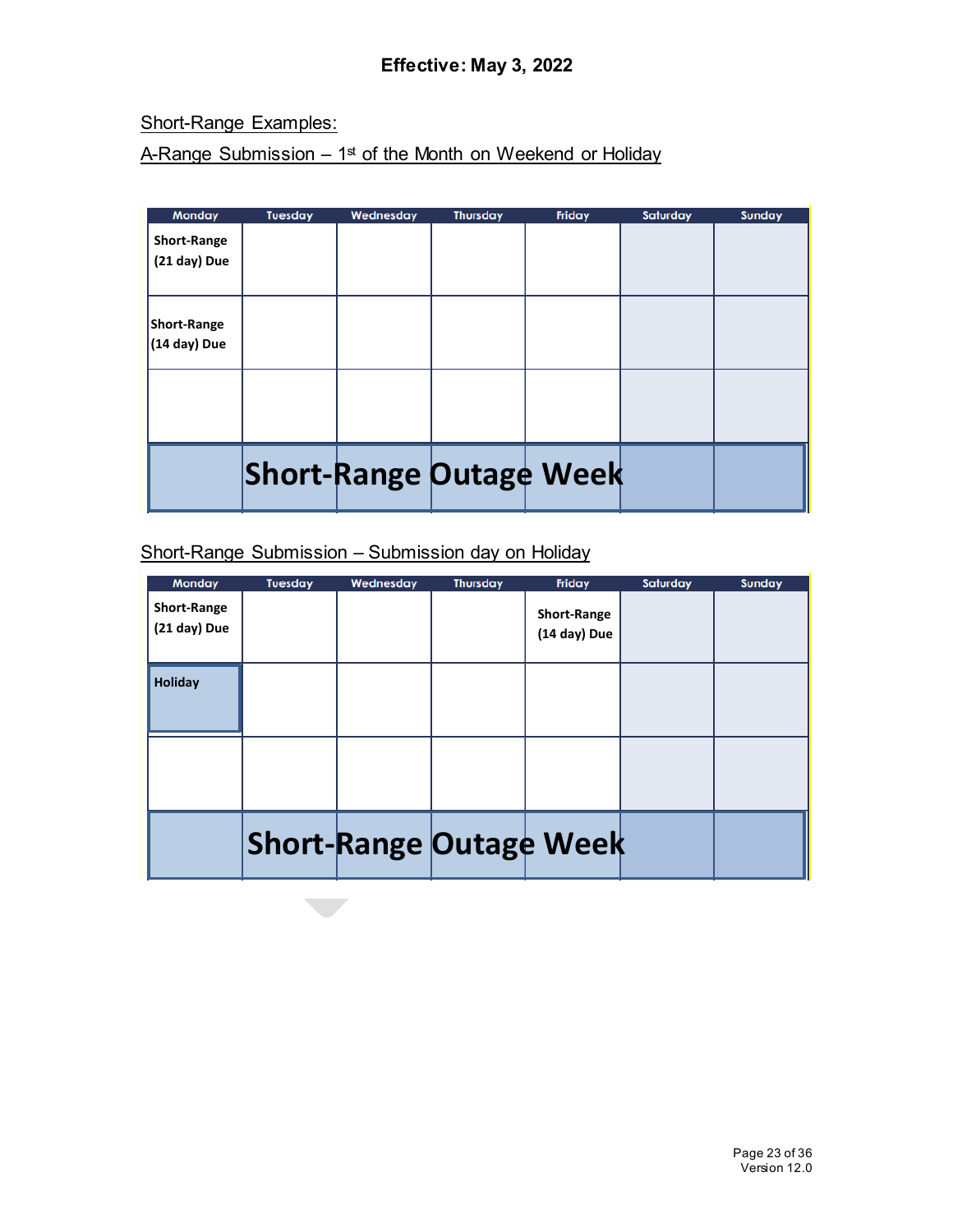#### <span id="page-23-0"></span>**Appendix 2 – Equipment List (Long-Range, Mid-Range and Short-Range Equipment)**

# **External parties to BPA:**

The BPA Outage Policy, Appendix 2 and Appendix 5 are located in the RC West library

Additionally, BPA will send a list to Facility Operators that are external to BPA.

#### **BPA employees:**

BPA employees can access both the Appendix 2 and Appendix 5 here:

[Appendix 2 and Appendix 5](https://txportal.bud.bpa.gov/orgs/TO/TOR/BPAOutageOffice/OutageCoordination/SOLViolation/Forms/AllItems.aspx?RootFolder=%2Forgs%2FTO%2FTOR%2FBPAOutageOffice%2FOutageCoordination%2FSOLViolation%2FAppendix%202%20and%20Appendix%205&FolderCTID=0x0120006E9246796844794EB50DC558ABCA988E&View=%7b11FCE9E2-4FB9-42F1-A247-D0A759730C9E%7d)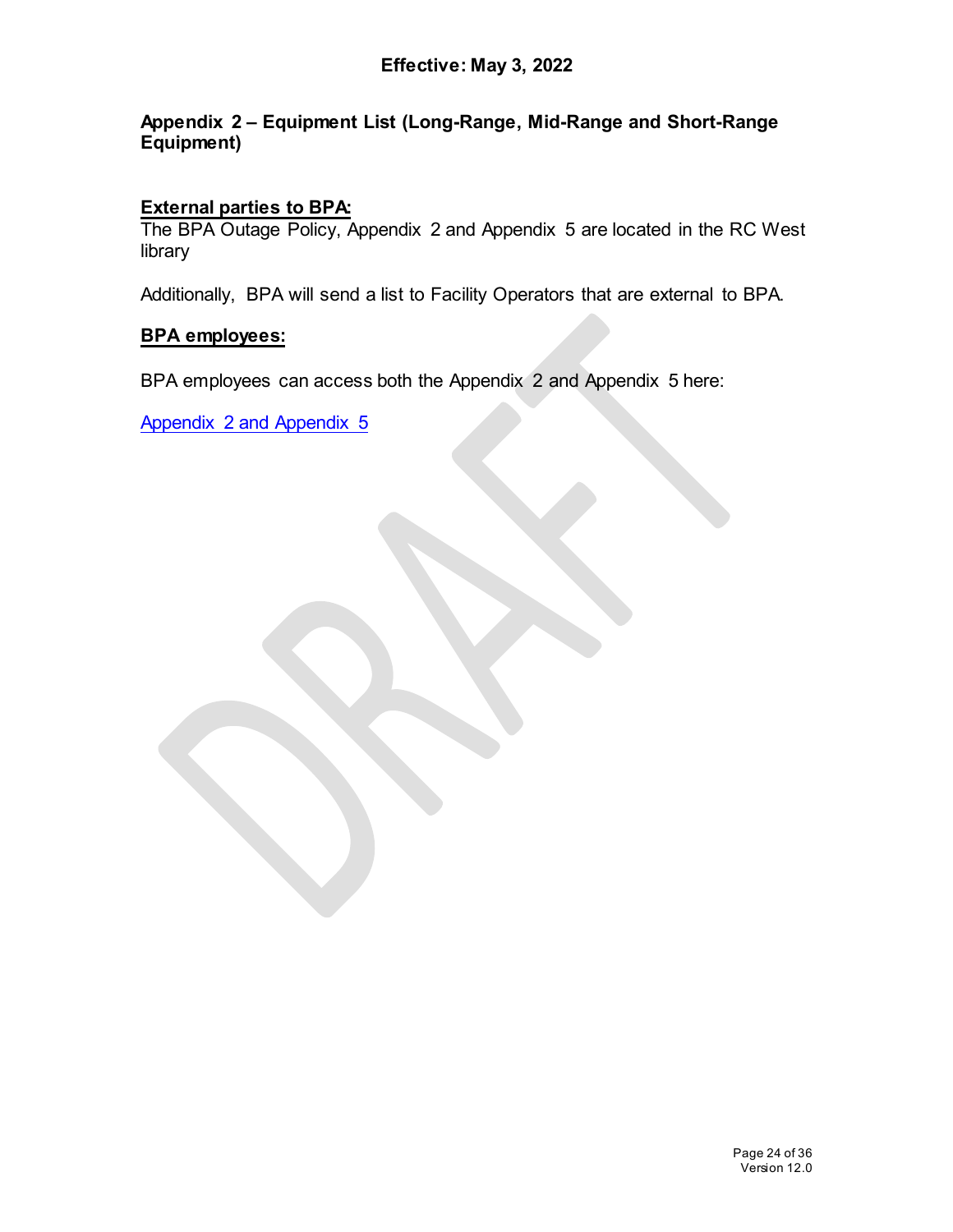#### <span id="page-24-0"></span>**Appendix 3 – Considerations in requesting outages in the Equipment List (Long-Range, Mid-Range and Short-Range (21 and 14 Day) Equipment)**

Interties:

NWACI – Northwest AC Intertie (Previously COI) ID-NW – Idaho to Northwest Intertie MT-NW – Montana to Northwest Intertie NI – Northern Intertie to Canada RATS – Northwest to Sierra Pacific Power Intertie PDCI – Pacific Direct Current Intertie

Flowgates:

I-5 – Series of Flowgates on I-5 corridor between Raver and Pearl substations

PA – Paul-Allston corridor

RP – Raver-Paul

SOA – South of Allston and Pearl-Keeler

SOC – South of Custer

NOEL – North of Echo Lake

NOH – North of Hanford

SOB – South of Boundary

WOCN – West of Cascades North

WOCS – West of Cascades South

WOJD – West of John Day

WOH – West of Hatwai

WOLM – West of Lower Monumental

WOM – West of McNary

WOS – West of Slatt

CI – Columbia Injection

WI-Wanapum Injection

Other paths:

JDAY – John Day Wind RKCR – Rock Creek Wind

Other areas that may be noted in Appendix 2:

BCHT – NW – Canada Total BCHW – NW – Canada West

BGEDY – Big Eddy Load

COI – California / Oregon Intertie

COMM – Communications

COR – Central Oregon

EWEB – Eugene

FCRPS – Federal Generation

FLAT – Flathead

GEN – Generation

IROL – NW Washington Area Load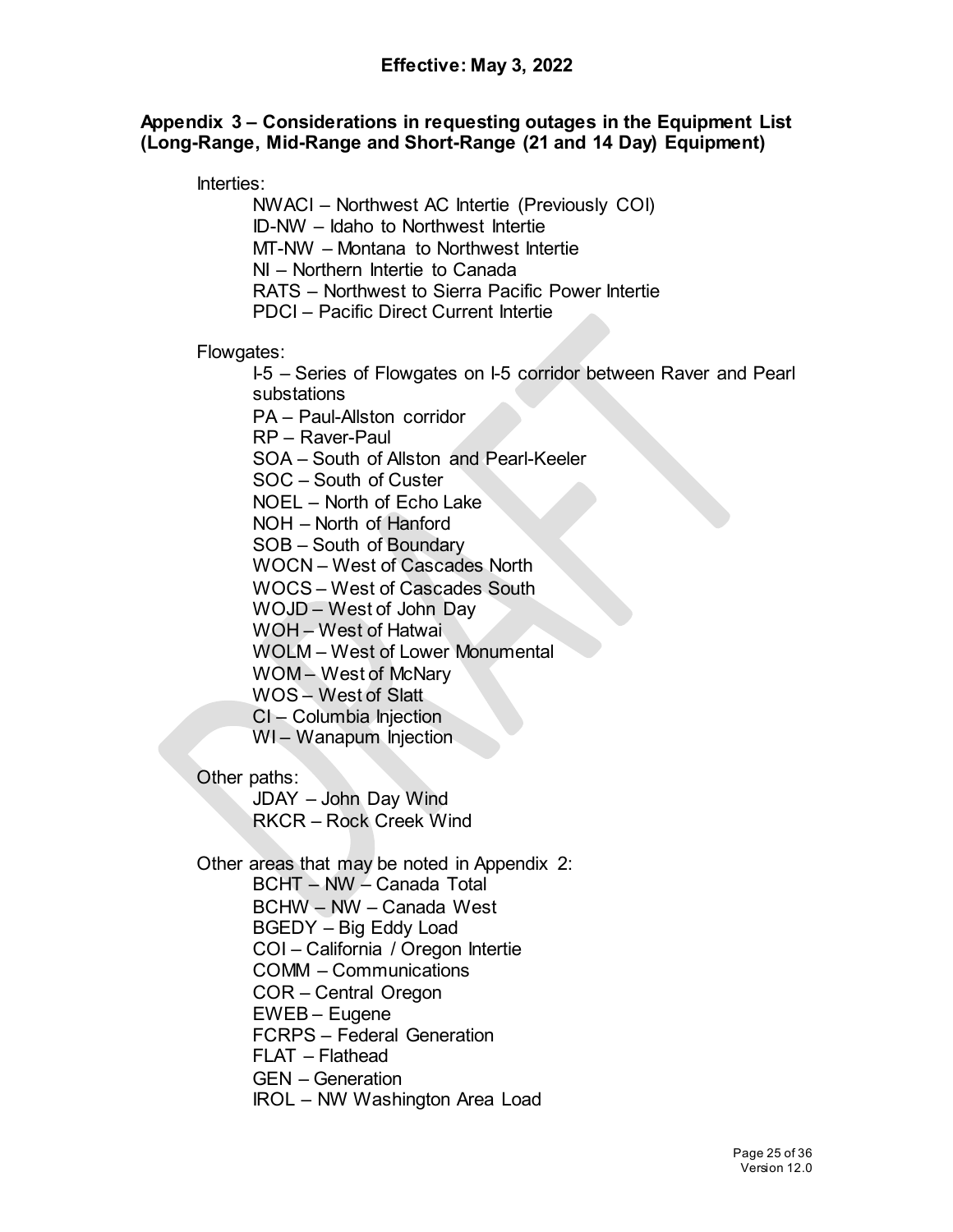LOAD – Load service consideration OKLA – Okanogan Area Load REL –Raver-Echo Lake SCORC – Southwest and Central Oregon Coast SEIL –SE Idaho Load SI – Satsop Injection SIG – Significant SLAL – Salem / Load STCON – Standards of Conduct SWORE – SW Oregon Coast WAWA – Wallla Walla Area WSIDE – Westside

The information below is provided to assist individuals in requesting outages for Long-Range or Mid-Range equipment. Intertie and flowgate usage is considered when developing the final outage plans. Individuals should consider the "Best time to schedule outages" in determining their outage plans and whether they may be able to have an Outage Request approved in less than Long-Range or Mid-Range time frames. This information is to be used as a guide as to the best times to take an outage of Long-Range or Mid-Range equipment; it does not automatically mean an Outage Request will be granted. Keep in mind that flexibility for taking outages of Long-Range or Mid-Range equipment may be available if system conditions permit. When planning outages of Long-Range or Mid-Range equipment, consider both the identified "Best time to schedule outages" and any information under "Other considerations".

#### **CI**

**Best time to schedule outages:** October through March.

**Other considerations**: Avoid the July-August time frame, as well as peak runoff periods from mid-April through May.

#### **NWACI (Previously COI)**

**Best time to schedule outages:** October through April.

**Other considerations:** During the spring and summer months the Northwest exports heavily to California. It is conceivable for the Northwest to import heavily during winter months (November-February) during Off-peak Hours.

# **I-5 (RP, PA, and SOA)**

The series of 500kV transmission lines on the west side of the Cascade mountains that extend between Raver to the north and Pearl to the south. **Best time to schedule outages:** October through May before there are high north to south flows across the Northwest to serve high summer loads in California.

**Other considerations:** Outages that need to be taken during high north to south transfer periods should avoid the afternoon period when transfers are highest.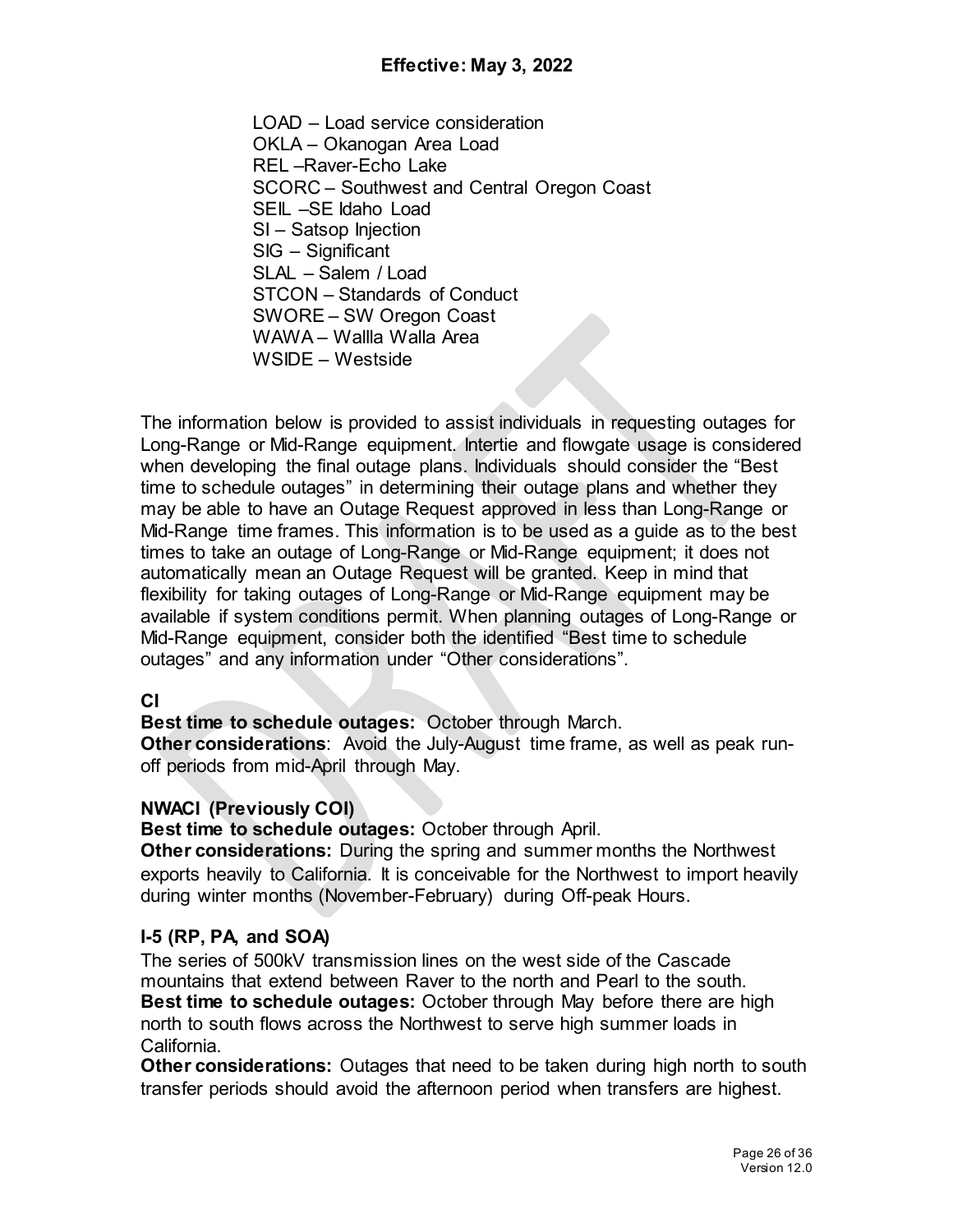#### **ID-NW**

**Best time to schedule outages:** September through April when loads on the east side of the WECC system are down.

**Other considerations:** Daily outages are preferred when outages are taken during periods of high off-peak east to west transfers.

#### **MT-NW**

**Best time to schedule outages:** March through June for large impact outages and September through

November for small impact outages. If possible coordinate with maintenance outages of Colstrip generators which often occur in spring.

**Other considerations:** Daily outages are preferred when outages are taken during periods of high off-peak east to west transfers.

#### **NOH**

**Best time to schedule outages:** October through May.

**Other considerations:** As spring run-off tapers off and ends (June-September), Canadian exports to California increase the NOH loading. Outages that must be taken during high NOH loading conditions should avoid the higher loading period in the afternoon and early evening if possible.

#### **NI**

**Best time to schedule outages:** March 15-April 30 and October 15- November 30.

**Other considerations:** High exports from the Northwest to Canada are typical during spring run-off conditions (April-June) in the Northwest. High imports to the Northwest from Canada are typical during summer peak load periods (July-September) after the Northwest run-off subsides.

# **RATS**

**Best time to schedule outages:** October through April when loads in Nevada are lower due to lower temperatures.

# **IROL - NW WA Area Net Load**

**Best time to schedule outages:** June through October outside of winter peaking conditions.

**Other Considerations**: The NW WA Area Net Load (IROL) is limited by imports into the greater Puget Sound Area and Olympic Peninsula. Typically, any 500/230kV Bk, 500kV shunt capacitor and/or line above 287kV in the area is considered significant to the IROL. Heavy imports occur when the load in the area is high, such as during cold snap conditions and when generation in the area is offline, such as during the spring runoff period in the spring.

# **PDCI**

**Best time to schedule outages:** October through April.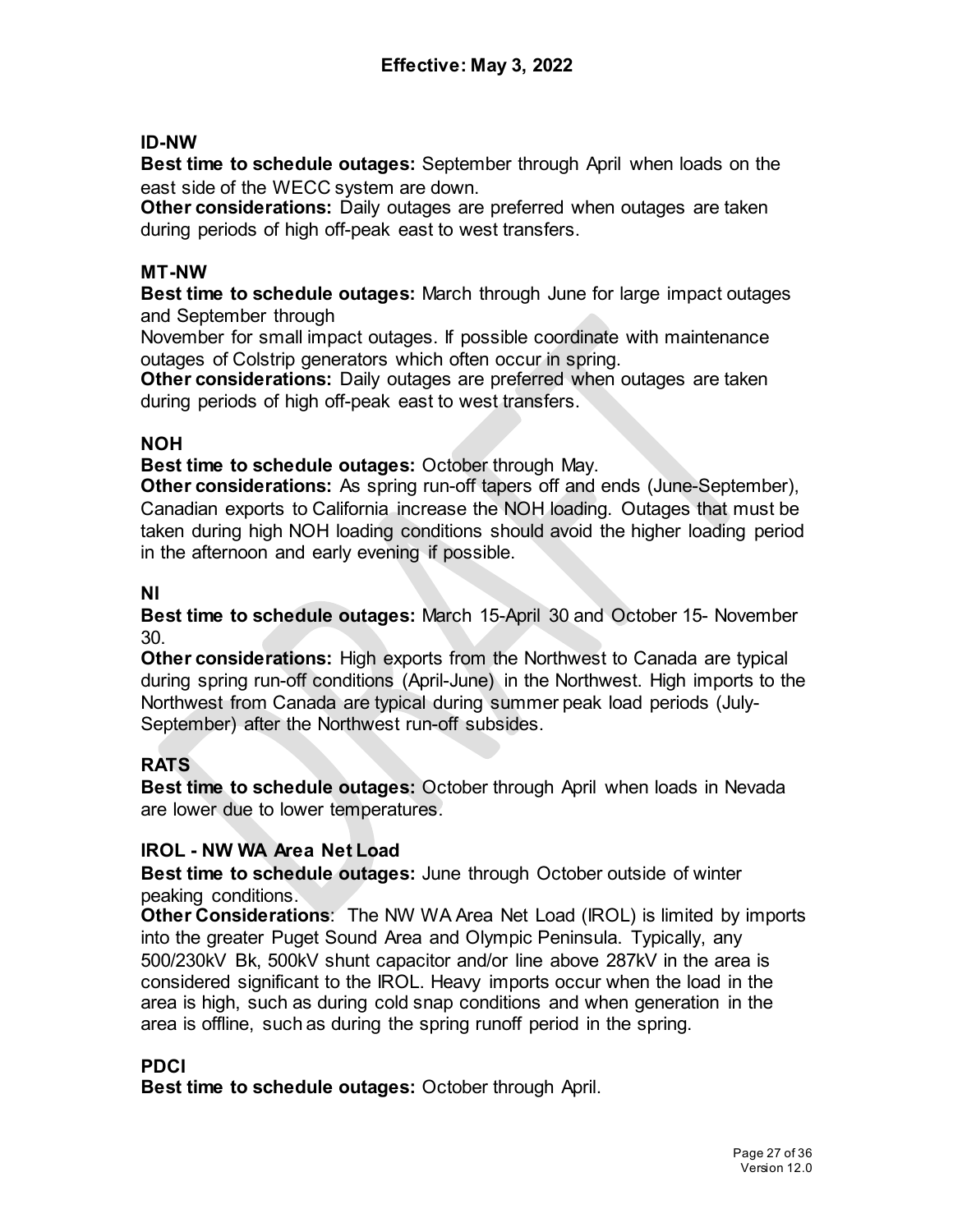**Other considerations:** During the spring run-off (April-June) and summer (July-September) months the Northwest exports heavily to California. It is conceivable for the Northwest to import heavily from California during off-peak conditions during the winter (November-February).

# **SOB**

**Best time to schedule outages: August through** September for large impact outages. For Small impact outages October through November and January through February is best.

**Other considerations:** Heaviest flows on this path are during the spring runoff (mid-April through mid-July).

# **SOC/NOEL**

**Best time to schedule outages:** March 15-April 30 and October 15- November 30**.**

**Other considerations:** Avoid scheduling outages that impact NOEL when Seattle area loads are high during the winter and also during periods of high exports to Canada which typically occur in the late spring. Outages which impact SOC should be avoided in the July to September time period when imports from Canada may be high.

# **WI**

**Best time to schedule outages:** October through May.

**Other considerations:** Avoid the July-August time frame, as well as peak runoff periods from mid-April through May

# **WOCN**

**Best time to schedule outages:** September and October between the peak summer and peak winter load periods.

**Other considerations:** Heaviest flows on this path occur during spring run-off when there are heavy exports to Canada and Westside thermal generation is displaced by hydro and winter peak load periods.

# **WOCS**

**Best time to schedule outages:** The periods between winter and summer (April-May and September-October).

**Other considerations:** Heaviest flows on this path occur during winter peak load. Outages may also impact the COI, and PDCI so availability of summer outages is limited.

# **WOH**

**Best time to schedule outages:** March through April before the spring run-off in western Montana and September through October when western Montana hydro has subsided and prior to winter load periods.

**Other considerations:** Daily outages are preferred when outages are taken during periods of high off-peak east to west transfers.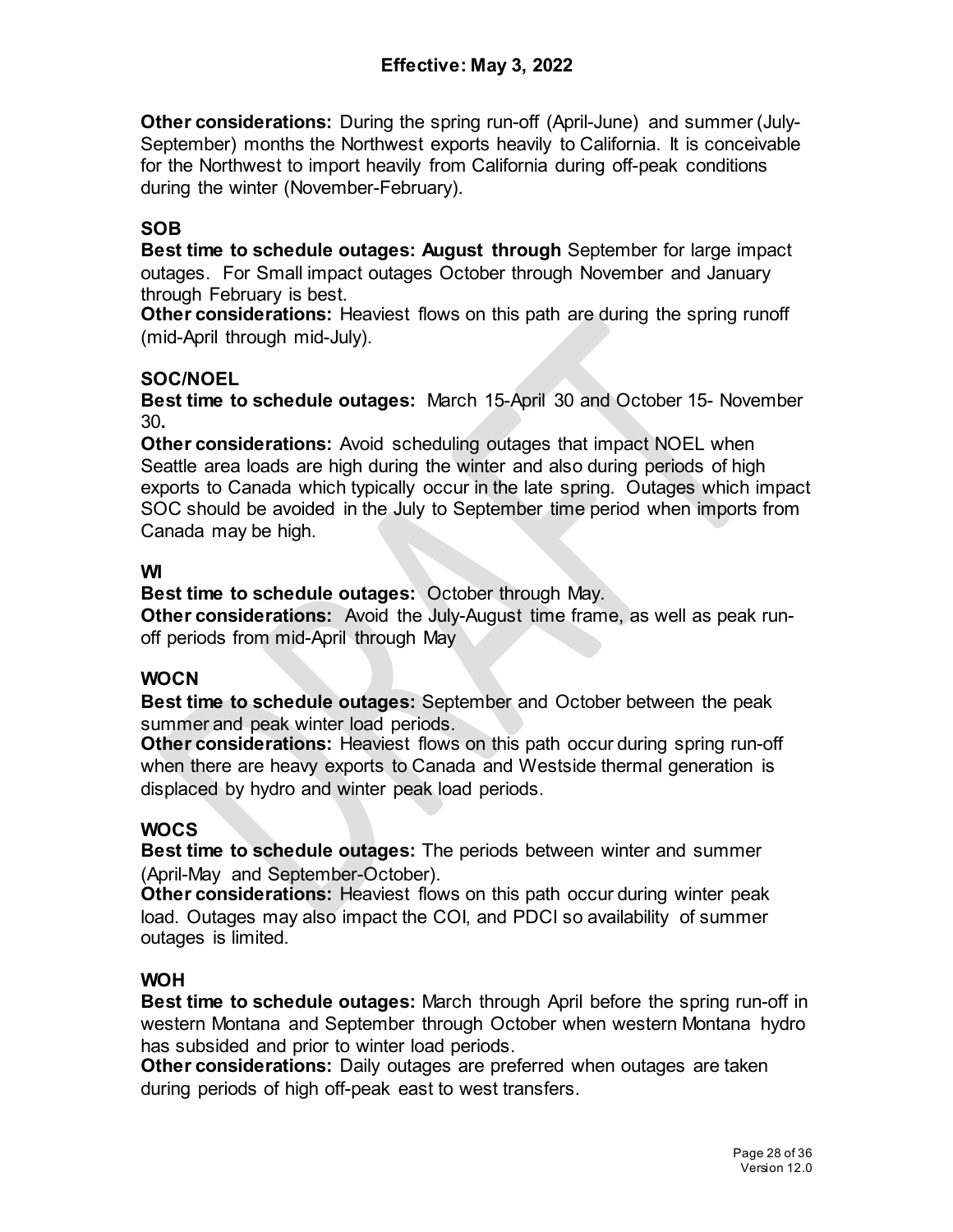#### **WOJD**

**Best time to schedule outages:** Mid-September through November for large impact outages and November through the first week of April for small impact outages.

**Other considerations:** Daily outages are preferred when outages are taken during periods of high off-peak east to west transfers.

#### **WOLM**

**Best time to schedule outages:** September through the first week of April. **Other considerations:** Outages should be avoided during periods of high generation on the Lower Snake that is typically during spring run-off (April-June) and or heavy exports to California.

#### **WOM**

**Best time to schedule outages:** September through the first week of April. **Other considerations:** Outages should be avoided during periods of high generation on the Lower Snake that is typically during spring run-off (April- June) and or heavy exports to California.

#### **WOS**

**Best time to schedule outages:** Mid-September through the first week of April. **Other considerations:** Outages should be avoided during periods of high generation on the Lower Snake that is typically during spring run-off (April-June) and or heavy exports to California.

#### **Tri-Cities**

**Best time to schedule outages:** October through April. **Other considerations:** No outages during the heavy loading Summer timeframe (middle of May through August).

#### **SEIL (SE Idaho)**

**Best time to schedule outages:** October through April. **Other considerations:** Avoid outages that break a primary source (Hooper Springs and the three connections to Goshen 161kV) November through March.

#### **BGEDY (Big Eddy 115kV Local Area)**

**Best time to schedule outages:** June through December.

**Other considerations:** Avoid outages that limit 115kV The Dalles generation (Big Eddy 230/115kV bank 1 and Big Eddy-The Dalles 115kV line) February through April.

**FLAT (Flathead) Best time to schedule outages:** August through February. **Other considerations:** Avoid outages March through July.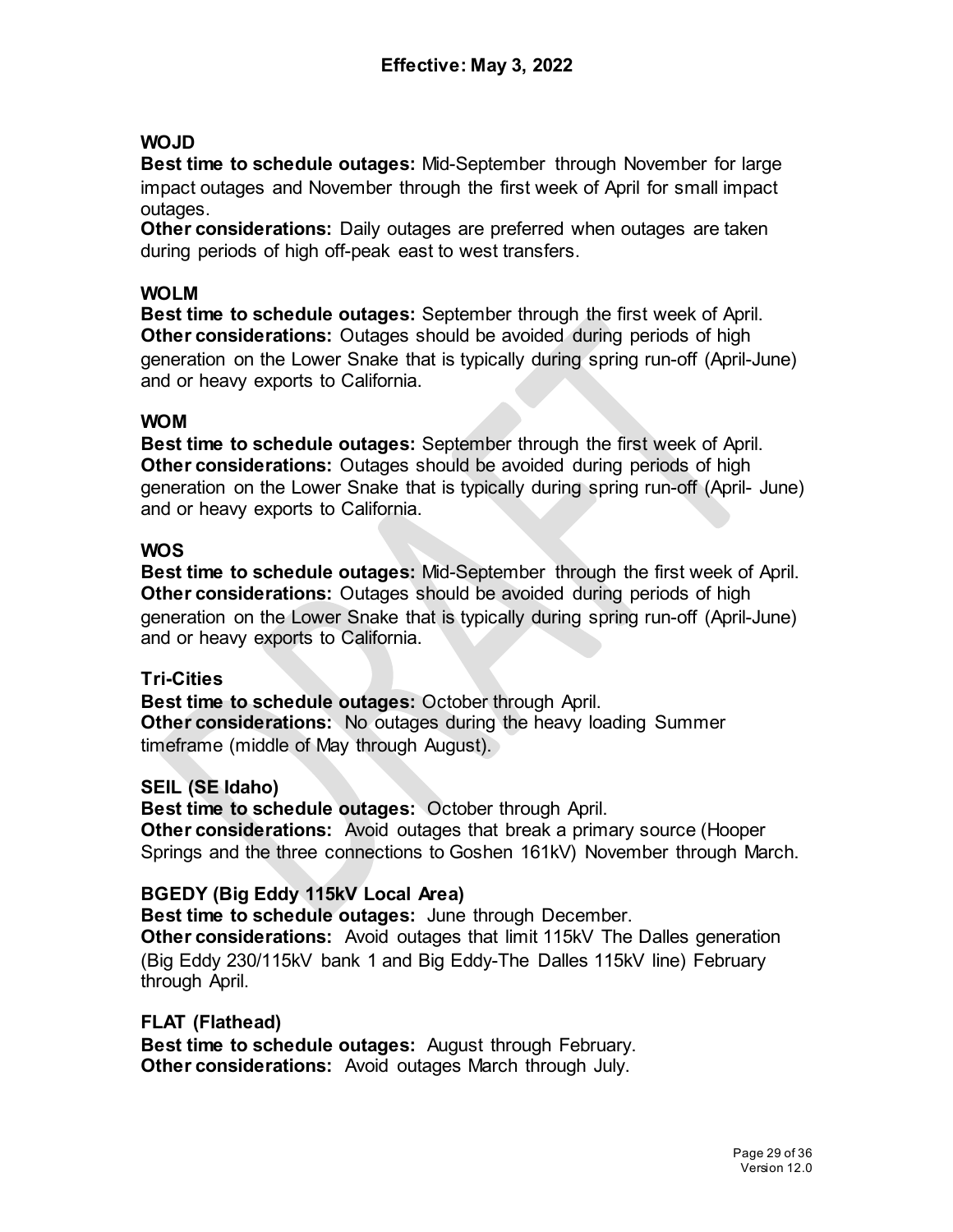#### **OTHER CONSIDERATIONS THAT MAY AFFECT YOUR REQUEST**

• Outages that need to be taken during heavy loading conditions on a Constrained Path should be coordinated to minimize curtailments during the peak transmission usage period of the day.

• Take into consideration the impacts weather or fire may have on transfer capability during an outage.

• Generator outages may impact transfer capability or the ability to load a path and should be considered when planning outages.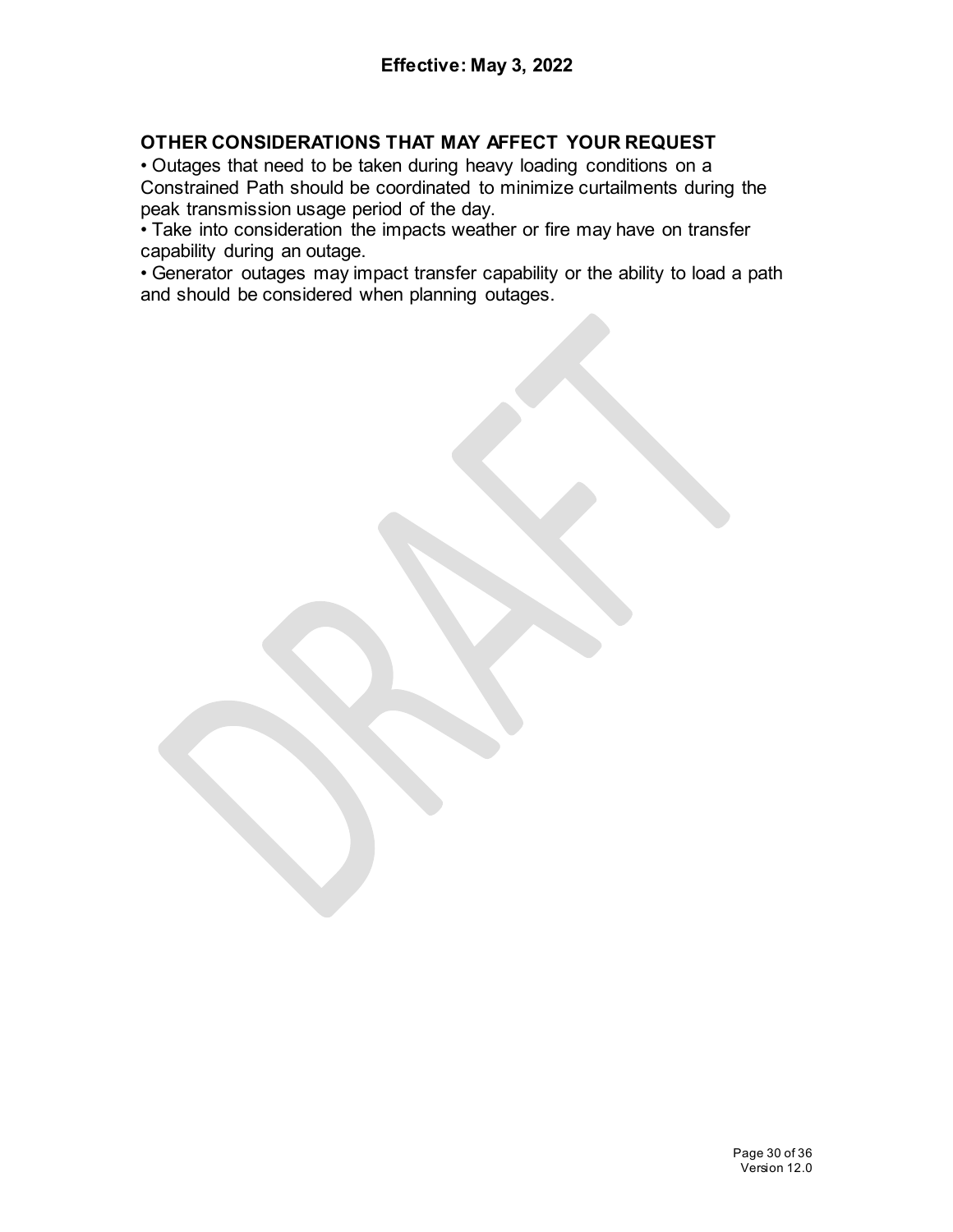# <span id="page-30-0"></span>**Appendix 4 – Map of NW Constrained Paths (Major Interties/Flowgates)**

For outage scheduling purposes, the transmission system is divided into Interties or flowgates and associated Mid-Range equipment. Appendix 3 can be used to determine the location of the major Flowgates in the Bonneville service territory.



#### Legend:

COI – California Oregon Intertie ID-NW – Idaho to Northwest Intertie (LaGrande) MT-NW – Montana to Northwest Intertie (West of Garrison) NI – Northern Intertie to Canada RATS – Northwest to Sierra Pacific Power Intertie (Reno – Alturas) PDCI – Pacific Direct Current Intertie CI – Columbia Injection I-5 – Series of Flowgates on I-5 corridor between Raver and Pearl substations PA – Paul-Allston corridor RP – Raver-Paul SOA – South of Allston and Pearl-Keeler SOC – South of Custer NOEL – North of Echo Lake NOH – North of Hanford SOB – South of Boundary WI – Wanapum Injection WOCN – West of Cascades North WOCS – West of Cascades South WOJD – West of John Day

WOH – West of Hatwai

WOLM – West of Lower Monumental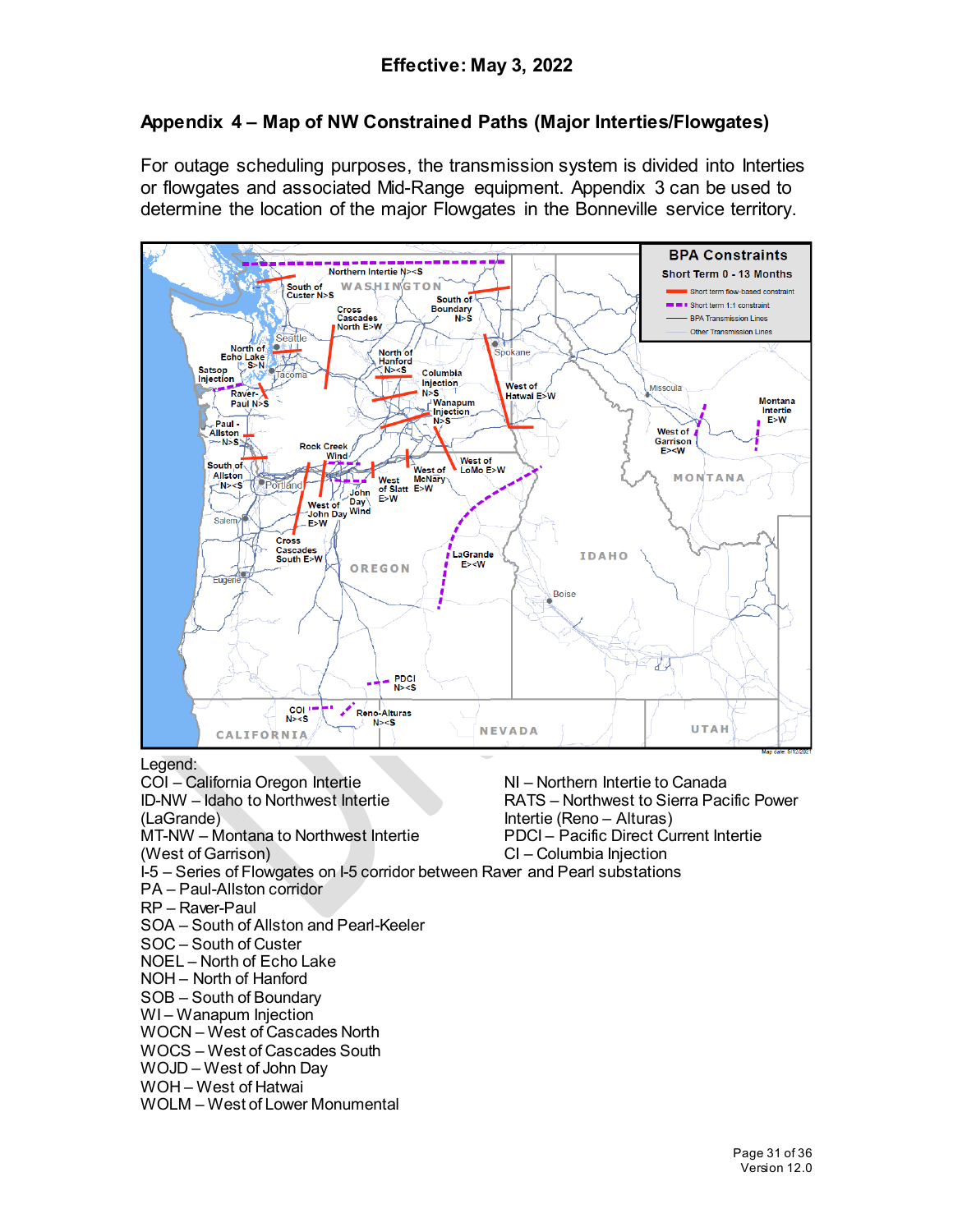WOM – West of McNary WOS – West of Slatt RKCR - Rock Creek Wind JDAY - John Day Wind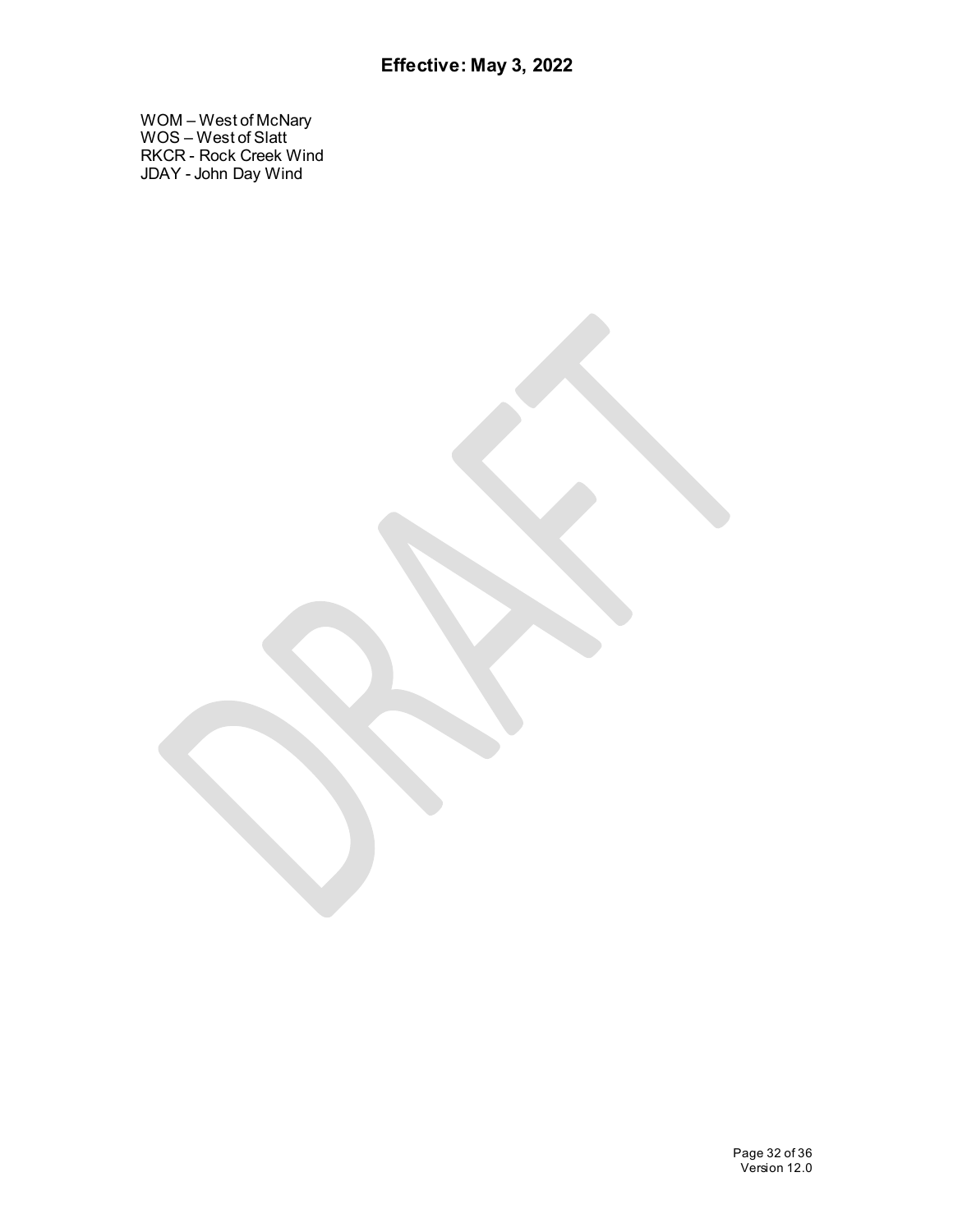Appendix 5 – Seasonal & Simultaneous 500kV Line Outages to Avoid

A matrix of 500kV lines is located on RC West's secure portal. Use this matrix as a guide in conjunction with information in Appendix 3 to determine the best time of the year to plan outages on 500kV lines. It can also be used to identify simultaneous outages of 500kV lines to avoid in the outage planning process.

#### **External parties to BPA:**

The BPA Outage Policy, Appendix 2 and Appendix 5 are located in the RC West Portal at rc.caiso.com.

Additionally, BPA will send a list to Facility Operators that are external to BPA.

#### **BPA employees:**

The BPA Outage Policy, Appendix 2 and Appendix 5 are located on the TORO SharePoint site.

[TORO SharePoint](https://txportal.bud.bpa.gov/orgs/TO/TOR/BPAOutageOffice/SitePages/Home%20Page.aspx)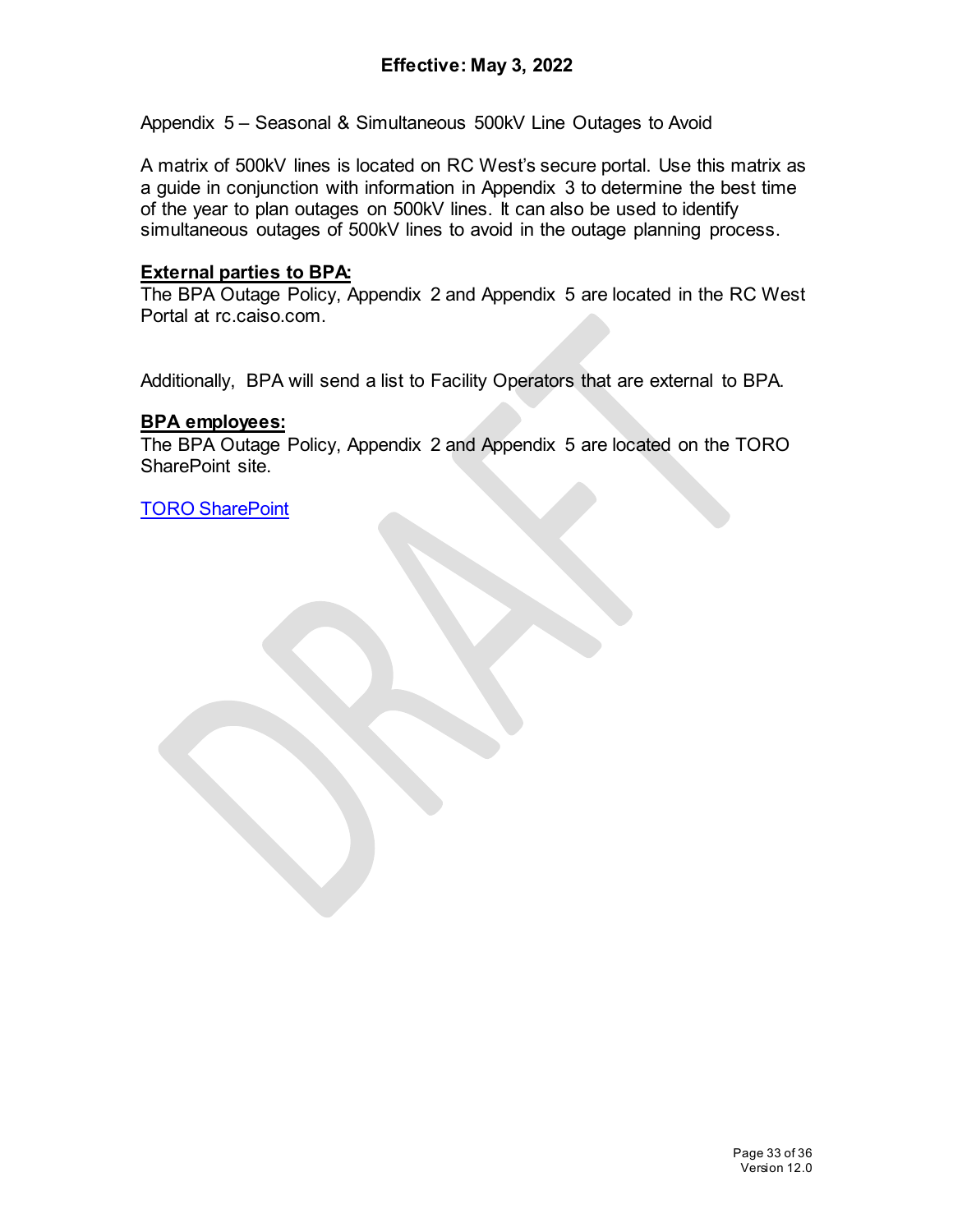#### <span id="page-33-0"></span>**Appendix 6 – Additional BPA Reporting Requirements**

A. Applications for Clearances, Hold Orders and Work Permits for equipment affecting the operation or protection of the BPA power system shall be made with the appropriate Outage Dispatcher as far in advance as possible. See Clearances on Transmission Lines and Line Section BPA-WS-3-8 - System Operating Standards. Outage applications which do not follow WS-3-8 will be returned by the Outage Office.

Urgent or Emergency equipment Outage Requests will be processed by the appropriate Dispatcher under real-time procedures.

B. Applications for Clearances and Work Permits for equipment outages which do not affect the operation or protection of the BPA power system shall be made with District Substation Operations as far in advance as possible.

When applying for a Clearance or Work Permit, the following information is to be provided to the Outage Dispatcher or Chief Substation Operator:

- 1. The correct name designation of the line or equipment desired, using System Operations numbers and designations.
- 2. The date and time the work or test requiring the Clearance, or Work Permit is scheduled to begin.
- 3. The anticipated duration required for the Clearance or Work Permit.
- 4. The name of the person who will take the Clearance or Work Permit.
- 5. The type of Clearance desired.
- 6. A description of the work or test to be performed.
- C. Application for Clearances and Hold Orders from foreign utilities to facilitate BPA's work in proximity to the foreign utility's equipment (VI.5G and VII.3D) shall be made as far in advance as possible.

When applying for Clearances or Hold Orders from a foreign utility, the following information shall be provided to the Outage Dispatcher or Chief Substation Operator:

- 1. The correct name designation of the line or equipment as identified by the foreign utility.
- 2. The date and time the work requiring the Clearance or Hold Order is scheduled to begin.
- 3. The anticipated duration for the Clearance or Hold Order.
- 4. The name of the person who will take the Clearance or Hold Order.
- 5. A description of the work to be performed.
- 6. Whether the recipient will receive/release the Clearance or Hold Order directly through the foreign utility.
- 7. Contact information of the foreign utility.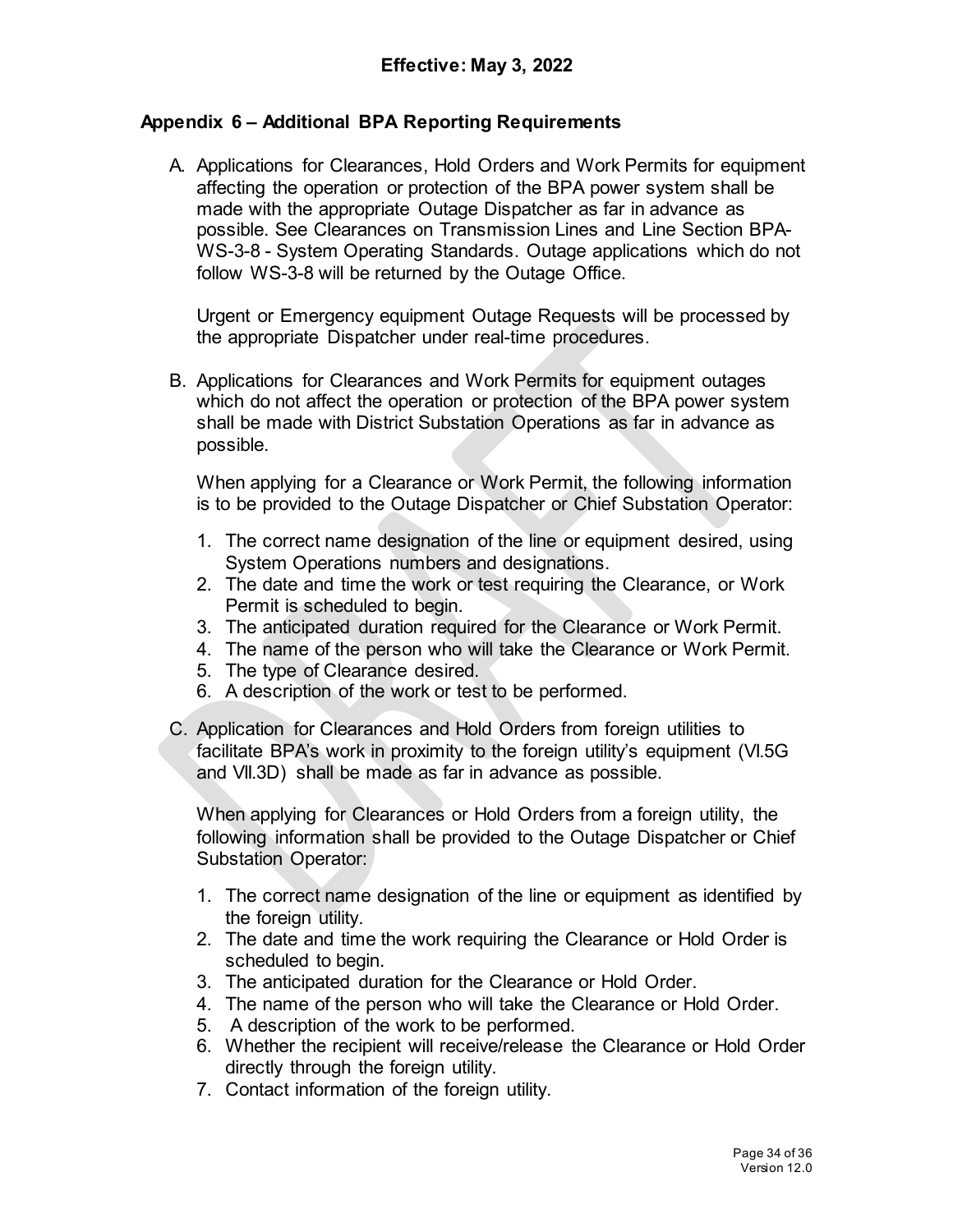For further information on application for Clearances or Hold Orders from a foreign utility, see BPA Work Standard BPA- WS-3-5, Clearances and Hold Orders from Foreign Utilities.

- D. All Craft supervisors shall keep informed of proposed/submitted/Received/Under R outages through iTOA). Chief Operators shall serve as consultants/coordinators for the details/possibilities/timelines of those outages. The scheduling of maintenance work must be coordinated to minimize the number of outages to BPA lines and equipment and to customers' points of delivery.
- E. Outage Requestors are responsible for ensuring that individuals listed as Tag Holders on the outage form are certified prior to submitting the request. Any changes to the names of the Tag Holders on an outage form will require checking the Permit Directory.